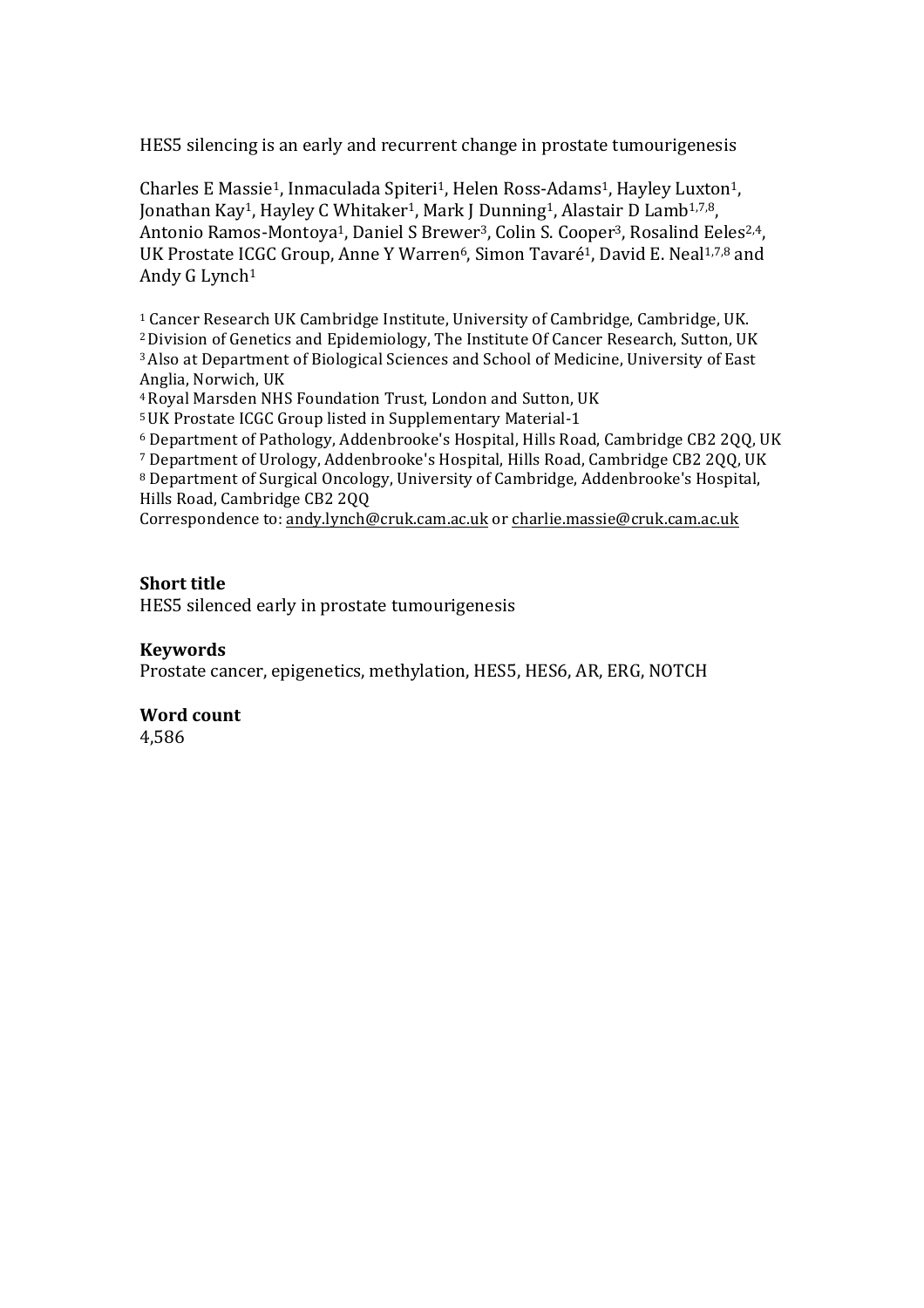### *Abstract*

Prostate cancer is the most common cancer in men, resulting in over 10,000 deaths per year in the UK. Sequencing and copy number analysis of primary tumours has revealed heterogeneity within tumours and an absence of recurrent founder mutations, consistent with non-genetic disease initiating events. Using methylation profiling in a series of multi-focal prostate tumours we identify promoter methylation of the transcription factor HES5 as an early event in prostate tumourigenesis. We confirm that this epigenetic alteration occurs in 86-97% of cases in two independent prostate cancer cohorts (n=49 and n=39 tumour-normal pairs). Treatment of prostate cancer cells with the demethylating agent 5-aza-2'-deoxycytidine increased HES5 expression and down-regulated its transcriptional target HES6, consistent with functional silencing of the HES5 gene in prostate cancer. Finally we identify and test a transcriptional module involving the AR, ERG, HES1 and HES6 and propose a model for the impact of HES5 silencing on tumourigenesis as a starting point for future functional studies.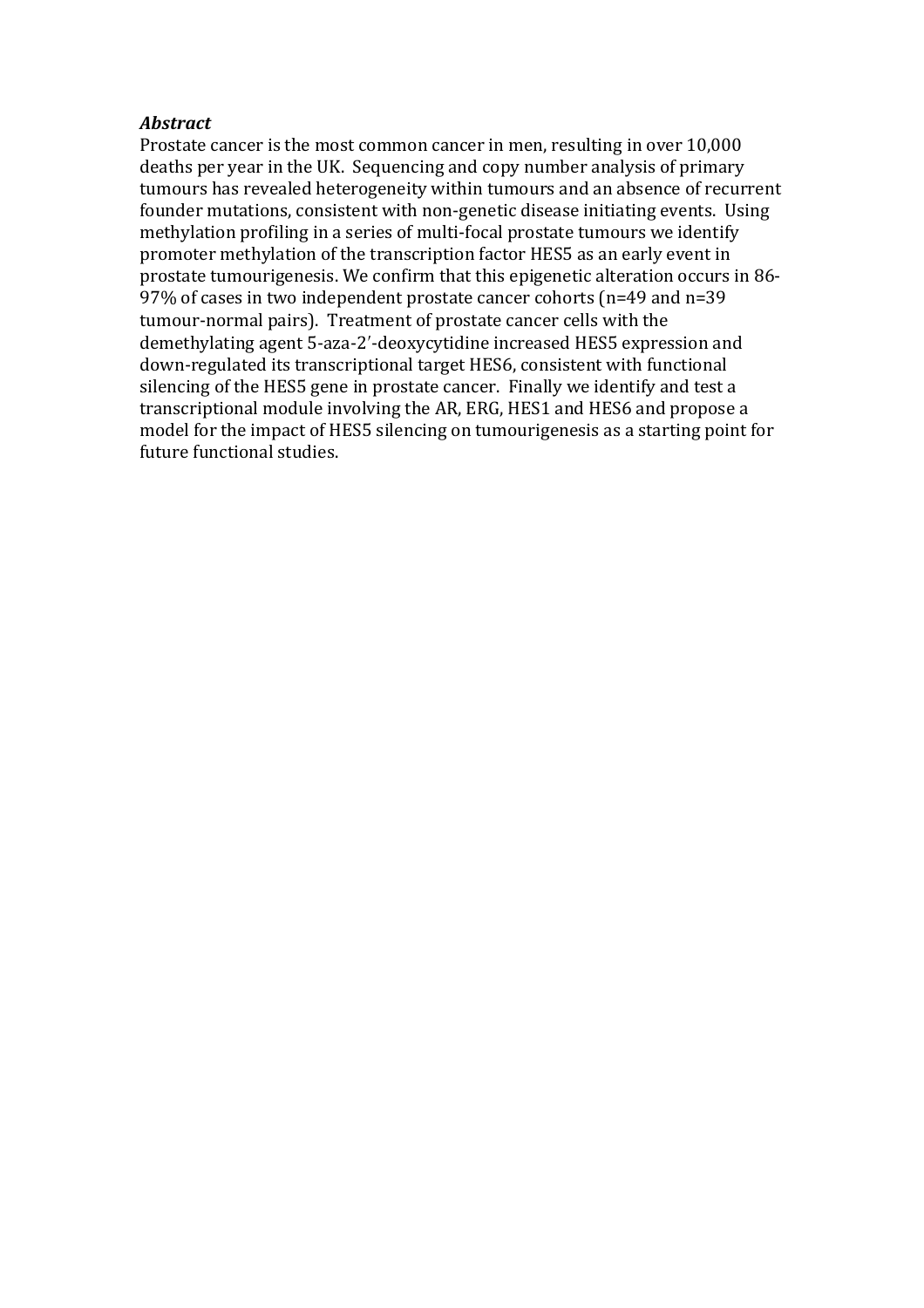### *Introduction*

Current analysis of cancer genome sequencing has revealed disease processes and genomic alterations that may underlie disease initiation or evolution (Baca, et al. 2013; Nik-Zainal, et al. 2012; Tarpey, et al. 2013). These approaches have identified and enumerated recurrently mutated driver genes in several cancer types, such as KRAS which is mutated in 93% of pancreatic cancers (Biankin, et al. 2012) and TP53 which is mutated in 96% of high grade serous ovarian cancers  $(2011)$ ,  $69\%$  of oesophageal cancer (Weaver, et al. 2014) and over  $50\%$ of colorectal cancers (2012). In contrast with these highly recurrent mutations a recent study of 112 aggressive primary prostate cancers reported that the most significantly mutated gene (SPOP) was altered in only 13% of cases, with the next most commonly affected gene TP53 affected in only 6% of prostate tumours (Barbieri, et al. 2012).

Therefore, while genome sequencing approaches have provided important insights into the biology of prostate cancer (Baca et al. 2013; Berger, et al. 2011; Lindberg, et al. 2013; Weischenfeldt, et al. 2013) the high intra- and inter-tumour heterogeneity coupled with the small samples sizes may have limited the identification of genetic driver events in primary tumours. Indeed previous genome sequencing studies have reported few common mutations between different tumour foci within the same prostate (Lindberg et al. 2013). highlighting marked intra-tumour heterogeneity and the absence of a genetic founder mutation. This complexity has led many groups to focus on late stage, aggressive disease with the aim of identifying genomic events associated with disease progression (Barbieri et al. 2012; Grasso, et al. 2012). However, their remain important unanswered questions over the early stages of prostate tumour evolution where genetic events appear to be for the most part heterogeneous. One notable exception to this are gene fusions involving ETS transcription factors that have been found to occur in approximately half of all prostate cancers (Perner, et al. 2006; Tomlins, et al. 2005). However, these androgen receptor (AR) driven gene fusions alone are insufficient to initiate prostate tumours in disease models (Carver, et al. 2009; Chen, et al. 2013) and may not be early 'founder' events in disease evolution (Barry, et al. 2007; Mertz, et al. 2013; Minner, et al. 2013).

Therefore current evidence would seem to suggest that if a common initiating driver event exists it is not genetic, implicating other mechanisms in disease aetiology. In addition to somatic mutation several other disease-initiating pathways have been proposed in prostate cancer including germline predisposition (Eeles, et al. 2013; Kote-Jarai, et al. 2011), telomere shortening (Heaphy, et al. 2013; Sommerfeld, et al. 1996), chronic inflammation (Caini, et al. 2014; Elkahwaji, et al. 2009), metabolic stress (Freedland 2005; Kalaany and Sabatini 2009) and epigenetic alterations (Kanwal, et al. 2014; Lee, et al. 1994). It is likely that non-genetic and genetic alterations interact during tumourigenesis and several studies have identified interactions between somatic mutations and micro-environmental changes (Garcia, et al. 2014), inflammation (Kwon, et al. 2014) and metabolism (Kalaany and Sabatini 2009). Current technologies allow accurate identification and quantification of epigenetic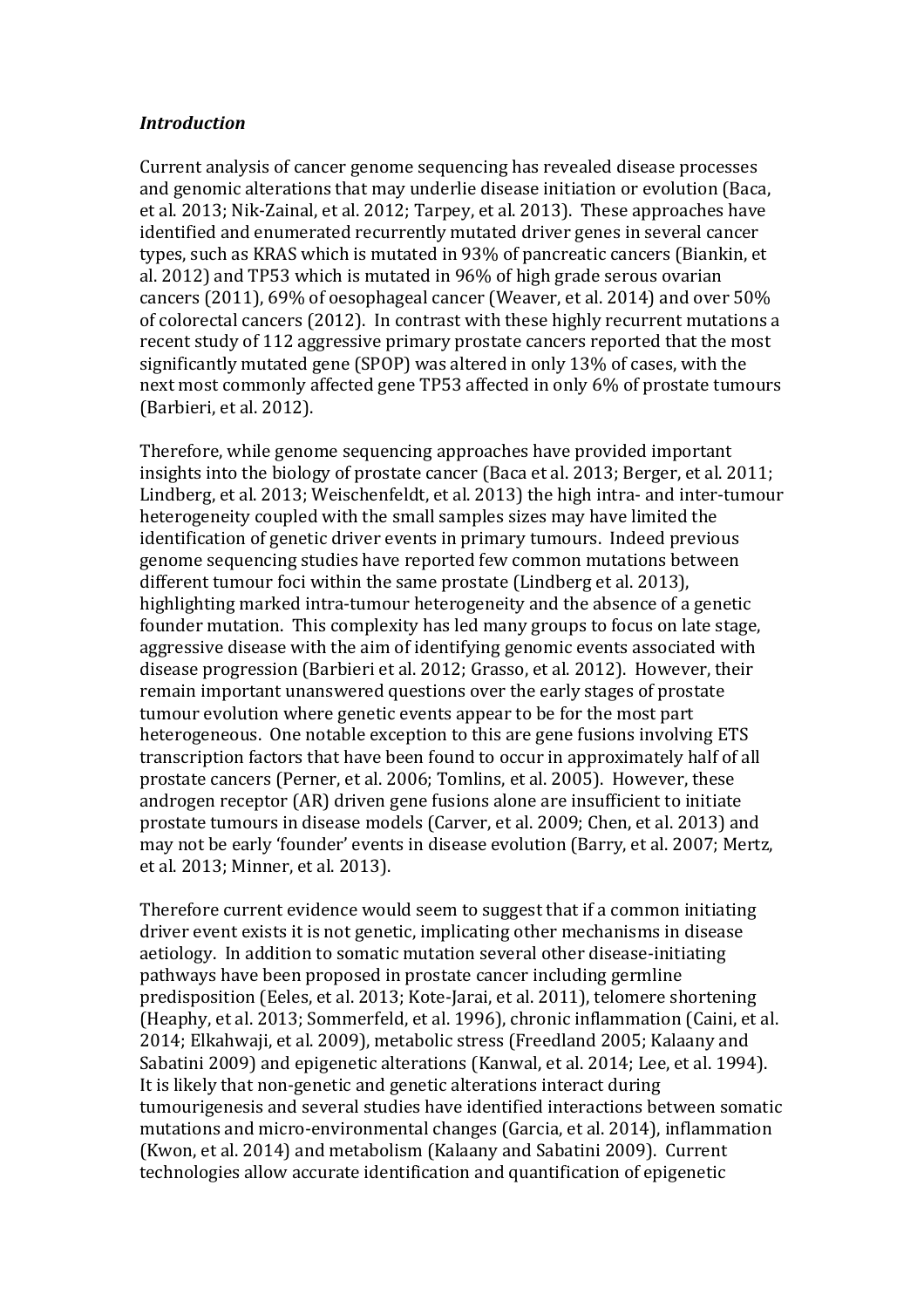alterations and are therefore a tractable second line of enquiry to identify driver events in prostate tumourigenesis.

We have recently identified a role for the enhancer of split transcription factor HES6 in prostate cancer and AR signaling (Ramos-Montoya, et al. 2014). Herein we characterize an epigenetic alteration at the promoter of the related HES5 gene, which was recently reported in a panel of genes that showed promise as a prostate cancer marker in biopsy samples (Paziewska, et al. 2014). We profile this change in detail and show it to be an early event in prostate cancer development and highly recurrent across three unrelated prostate tumour cohorts. We then characterize an interaction between the epigenetic silencing of HES5 and the expression of HES6 and provide evidence for interactions with known oncogenic pathways in prostate cancer (namely AR signaling and ERG gene-fusions), highlighting a transcriptional network that is altered in prostate cancer development first by an epigenetic change and then by a genomic rearrangement. 

# *Materials and methods*

## **Sample cohorts**

In a series of four radical prostatectomy specimens we systematically dissected the whole prostates, identified regions containing tumour and harvested seventeen tumour-rich samples from thirteen spatially separated tumour cores (median  $46\%$  tumour, IQR 36-62%), four adjacent benign samples and three whole blood samples (**Figure 1a** and **Supplementary Figure 1a**). Each tumour core was taken from a 5mm tissue slice and the tumour content of samples used for DNA extraction was assessed by a Pathologist using H&E staining of immediately adjacent sections (Warren, et al. 2013). From two such cores we also took three sets of sections for DNA extraction to allow assessment of heterogeneity within cores in addition to the spatial heterogeneity within and between cancerous prostates (**Supplementary Figure 1a**). These samples were used for global methylation profiling using Infinium HumanMethylation450 arrays (see below for details).

In a separate cohort of 39 matched prostate tumour and adjacent benign samples we performed targeted bisulfite sequencing of the HES5 promoter, to assess the frequency of HES5 hypermethylation in prostate cancer. This analysis provides a promoter-wide view of DNA methylation changes at the HES5 promoter (in contrast to the limited number of CpGs assessed using methylation profiling arrays).

In an unrelated, larger cohort of prostate cancers with publicly available methylation array data  $(n=304 \text{ tumours}, n=49 \text{ matched normal samples})$ (Weinstein, et al. 2013) we assessed the recurrence of HES5 promoter methylation.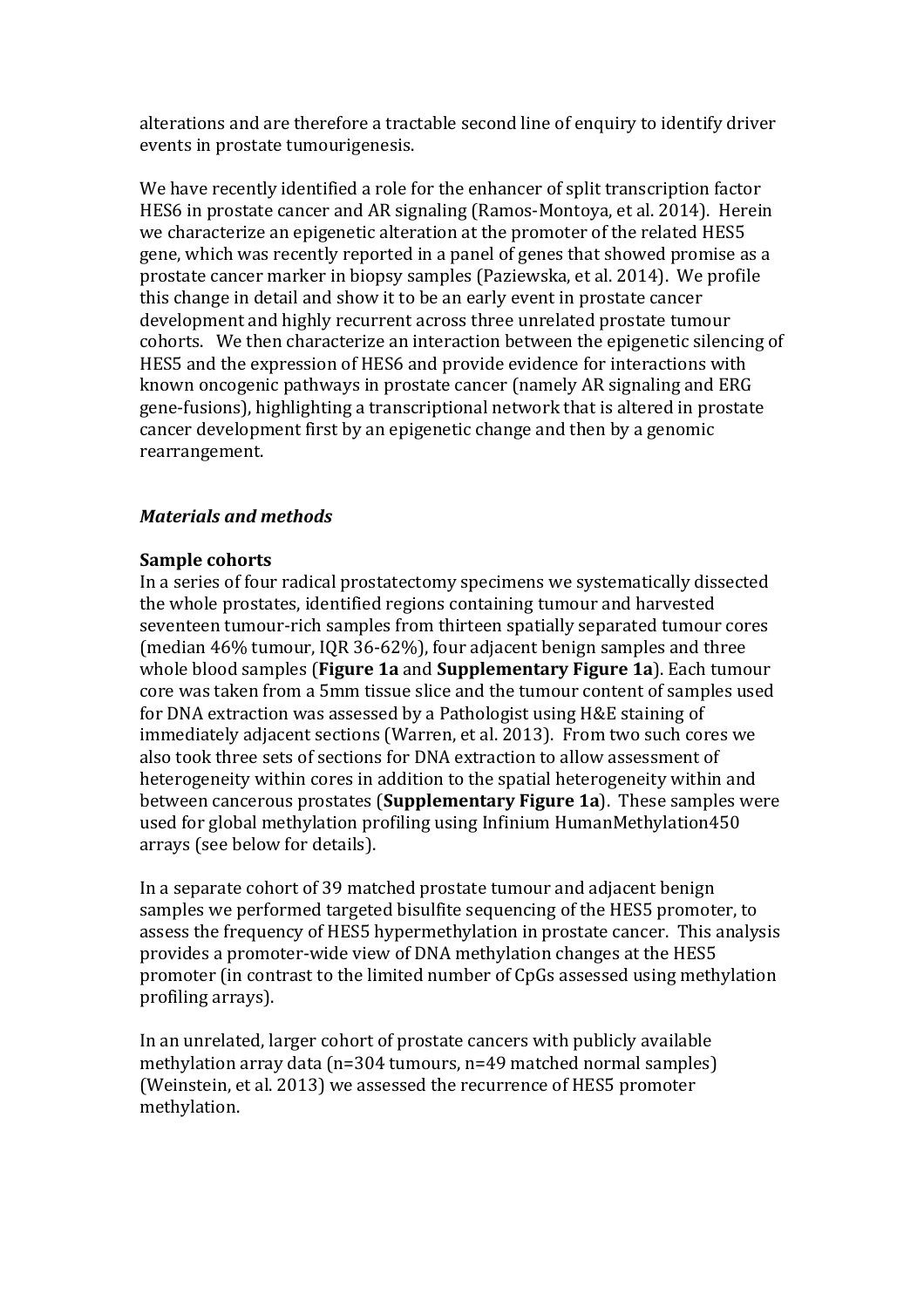# **DNA** methylation profiling in blood, benign prostate and multiple spatially separate tumour foci

Clinical samples for analysis were collected from prostatectomy patients with full research consent at the Addenbrooke's Hospital, Cambridge, UK. Prostates were sliced and processed as described previously (Warren et al. 2013). A single 5mm slice of the prostate was selected for research purposes. Tissue cores of 4mm or 6mm were taken from the slice and frozen. Frozen cores were mounted vertically and sectioned transversely giving a single 5µm frozen section for H&E staining followed by  $6x50\mu m$  sections for DNA preparation using the Qiagen Allprep kit. Using the Infinium HumanMethylation450 BeadChip Kit DNA was subjected to bisulfite conversion, amplification, fragmentation, hybridization, extension and labeling according to the manufacturers instructions (Illumina, UK). Bead summary data from Infinium HumanMethylation450 arrays were processed using the Minfi package in the R statistical software (Aryee, et al. 2014; R-Core-Team 2014). As previously described probe types were normalized separately (Marabita, et al. 2013) before generating M-values and Bvalues for exploratory analysis. Summary plots were generated in the R statistical software (R-Core-Team 2014). Raw and processed data have been uploaded to the ArrayExpress portal under accession E-MTAB-2964, in addition all code used to generate figures in the paper are included as part of the Rmarkdown HTML document in Supplementary Material 2.

# **Targeted bisulfite sequencing**

PCR primers were designed to amplify a 441bp fragment from the HES5 promoter containing 60 CpGs (HES5-BSx-F: 5'-GAGGGGGTGTTAGGTTGGTT-3'; HES5-BSx-R: 5'-ACCCACCTACTCCTTAAAAAAC-3'). Amplicons were generated separately for 39 matched tumour normal sample pairs and assessed before preparing barcoded sequencing libraries using a Nextera XT kit (Illumina, UK). Barcoded DNAs were quantified and equal amounts of each indexed library were then pooled and sequenced on an Illumina MiSeq (PE300). Fastq data files were split using index sequences and downstream methylation analysis was performed using Bismark (Krueger and Andrews 2011) and summary plots and test statistics were generated in the R statistical software (R-Core-Team 2014). This analysis gave a median sequencing coverage of 786x (**Supplementary Figure 3**). All code used to generate figures in the paper are included as part of the R-markdown HTML document in Supplementary Material 2.

## **Data mining**

An R markdown document containing all code required to reproduce our analysis and all figures has been included as a supplementary HTML document (Supplementary Material 2). Briefly, DNA methylation 450k array data for LNCaP prostate cancer cells and PrEC benign prostate epithelial cells (CC-2555, Lonza) were obtained from GEO (triplicate data for each cell line from GSE34340 and singleton data for each cell line from GSE40699) (Statham, et al. 2012; Varley, et al. 2013) and summary plots were generated using the R statistical software (R-Core-Team 2014). Gene expression data from LNCaP cells treated with the demethylating agent 5-aza-2'-deoxycytidine were retrieved from GEO (GSE25346). Gene expression data from human prostate benign and tumour tissues were obtained from GEO (GSE3325). Gene expression data from control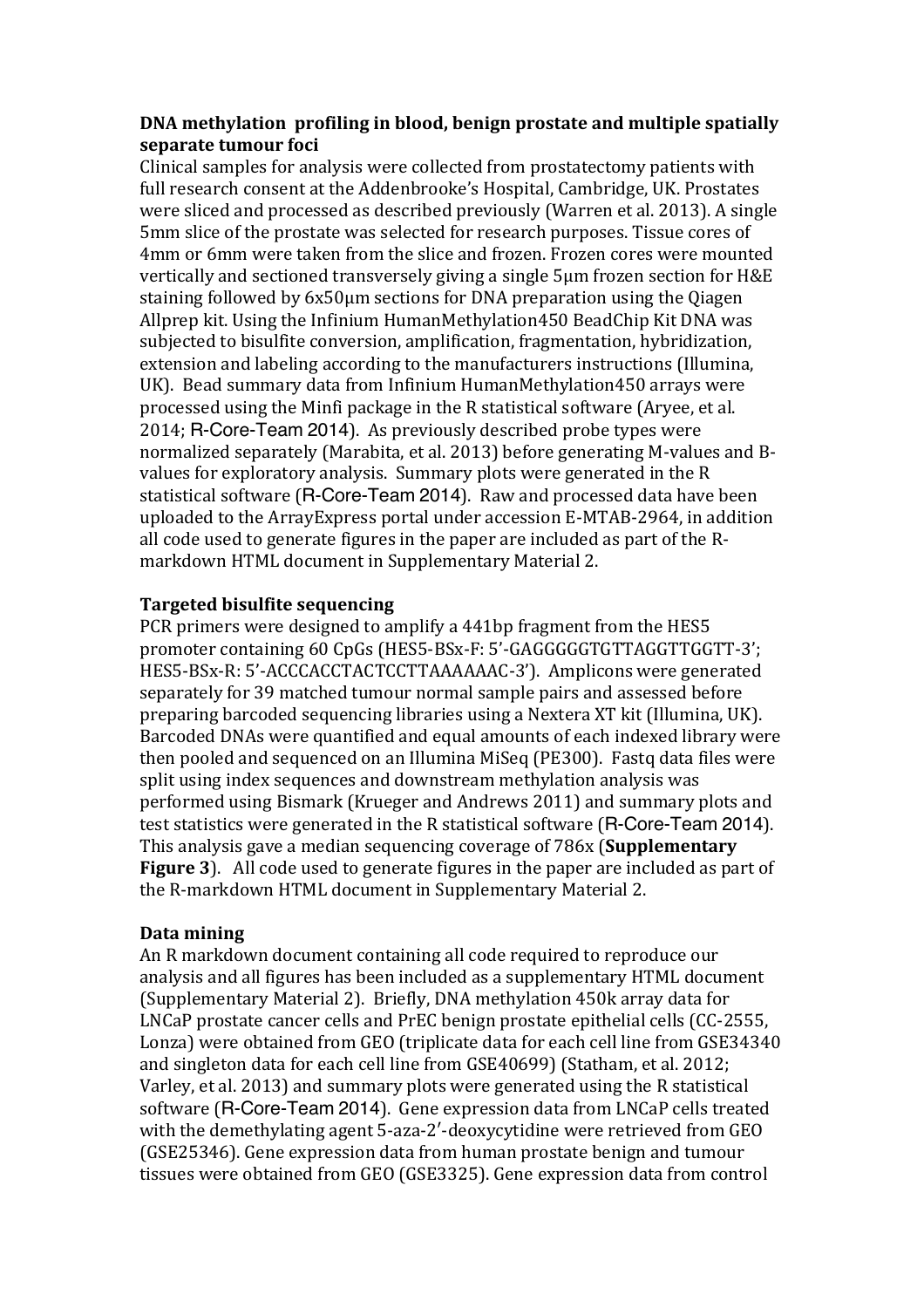and ERG-knockdown VCaP cells was retrieved from GEO (GSE60771). All GEO data were retrieved using the GEOquery package in the R statistical software and summary plots were generated using the same software (Davis and Meltzer 2007; R-Core-Team 2014). Transcriptional networks were drawn using the BioTapestry application (Longabaugh 2012) constructing models using ChIP-seq binding profiles, expression correlations and published transcriptional links.

## **HES5** motif enrichment analysis

The position weight matrix for HES5 was obtained from Yan, et al 2013 (Yan, et al. 2013) and used to search the genomic sequence of the HES6 gene locus (including 1kb upstream and 1kb downstream sequence). Motif searches were carried out using the RSAT matrix-scan (with human 'upstream-noorf' background control) (Turatsinze, et al. 2008) and motif scores were visualized using BioSAVE (Pollock and Adryan 2008).

## Androgen time-course gene expression profiling in LNCaP and VCaP cells

Following 72hr steroid depletion in media containing 10% charcoal stripped FBS LNCaP and VCaP cells were subjected to androgen stimulation (1nM R1881) or vehicle control treatment (0.01% ethanol). Cells were harvested at the indicated time-points over a 24h period following treatment and RNA extracted using Trizol (Life Technologies). For the LNCaP treatment time-course a full analysis has been published (Massie, et al. 2011) and raw and normalized data have been deposited at GEO (GSE18684). Data for the VCaP androgen treatment timecourse have also been deposited at ArrayExpress (E-MTAB-2968). Expression data were analysed using the beadarray software, with spatial artefacts identified and removed automatically (BASH) and curated manually (Cairns, et al. 2008; Dunning, et al. 2007). The resulting data set was summarized with outliers removed to obtain mean log-intensity and standard error for each probe/array combination.

## *Results*

*HES5* promoter methylation is an early event in prostate tumourigenesis In order to investigate the epigenetic landscape within and between prostate tumours we systematically dissected four radical prostatectomy specimens, harvesting seventeen tumour-rich samples from thirteen spatially separated tumour cores (median  $46\%$  tumour, IQR 36-62%), four adjacent benign samples and three whole blood samples (Figure 1a and Supplementary Figure 1a). Consistent with previous reports (Lindberg et al. 2013) these spatially separated tumour cores appeared to be only distantly related by somatic mutations and so our aim was to identify early (common 'trunk') epigenetic events. Analysis of the methylation distributions for all assayed CpGs revealed that global methylation profiles were similar between tumour and benign prostate samples (Spearman's rank correlation of tumour versus benign methylation profiles 0.94-1.00; **Supplementary Figure 1b-e**). A recent study highlighted eight genomic loci that showed differential methylation in a series of unmatched tumour and benign prostate samples (i.e. from different individuals), a subset of which were proposed as molecular markers to support pathological diagnosis of biopsies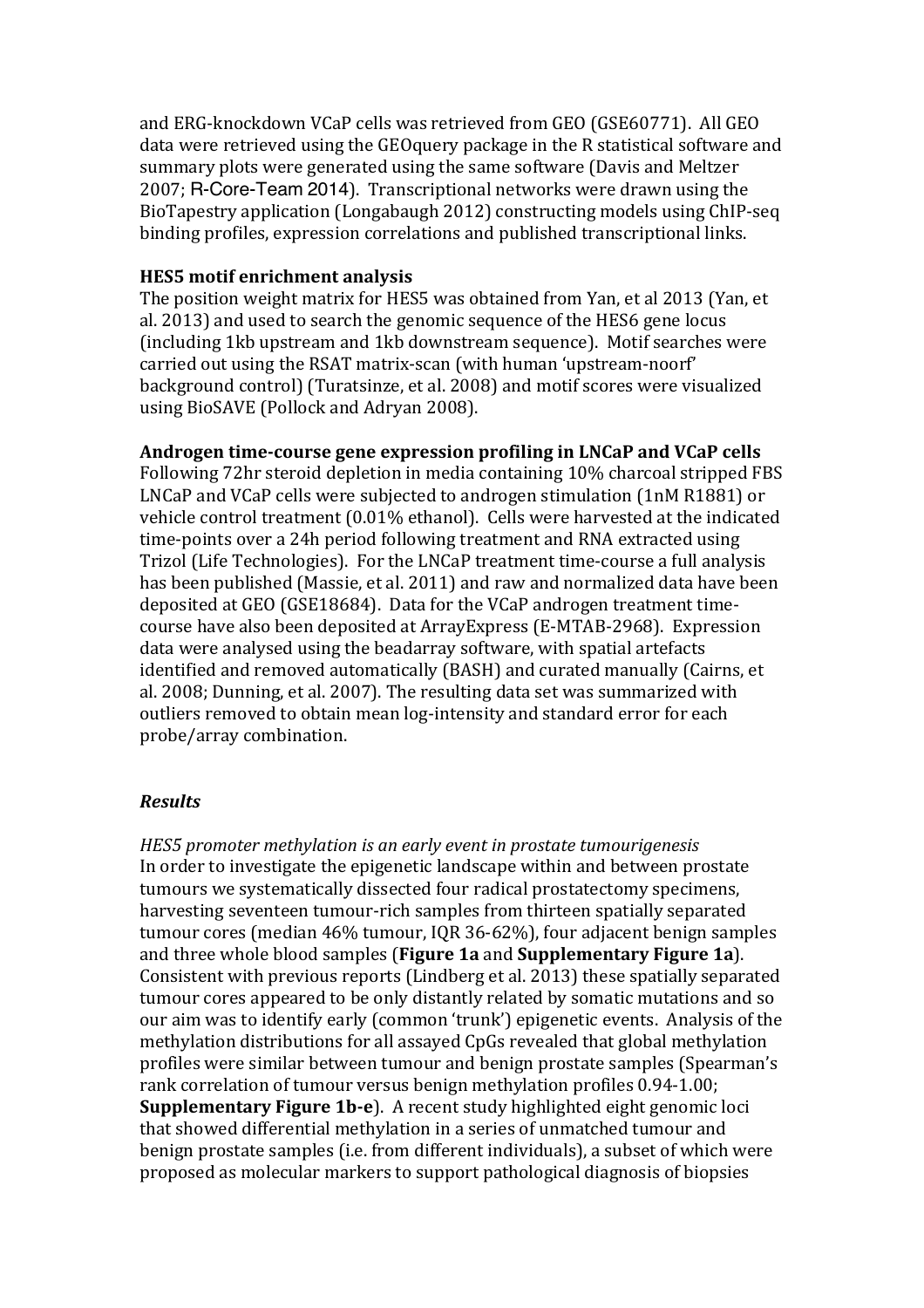(Paziewska et al. 2014). We assessed the reproducibility and clonality of these eight differentially methylated regions in our cohort of cases with multiple spatially separate tumour samples, matched benign tissue and blood DNA samples (**Figure 1b** and **Supplementary Figure 1f-m**).

In our cohort the promoter region of the HES5 gene showed the largest and most consistent increase in methylation in tumour samples compared to matched normal tissue (median 7.6-fold increase, median variance  $= 0.003$ ), together with consistently low methylation in adjacent normal tissue (median normal methylation  $= 0.08$ , median variance  $= 0.0006$ ; **Figure 1b-d** and **Supplementary Figure 1f-m**). The study by Paziewska et al. showed low HES5 promoter methylation in benign prostatic hyperplasia and hypermethylation in prostate tumour biopsies (Paziewska et al. 2014). Among the other regions examined we found that tumour methylation at the ITGB2 and mir10B loci showed no difference with matched benign tissue, the APC locus showed variable differences between tumour and matched benign and the remaining four loci (RARB, C5orf4, TACC2 and DGKZ) showed increased methylation in tumour versus matched benign samples, although to a lesser extent than the HES5 locus **(Figure 1b-d and Supplementary Figure 1f-m).** The tumour-specific methylation changes at the HES5 promoter were consistent within and between cases and comparable to the hypermethylation observed at the GSTP1 gene **(Figure 1d-e)**, which is invariably silenced in prostate cancer and has been extensively studied (Lee et al. 1994). These consistent methylation changes at the HES5 promoter appear to be locus specific, as highlighted by the similarity of global methylation profiles (**Supplementary Figure 1b-e**) and the absence of consistent changes in DNA methylation at other genomic loci across spatially separated tumour samples from the same patient (**Supplementary Figure 2**).

Therefore using our cohort of cases with multiple tumour foci and matched benign samples we found that hypermethylation at the HES5 promoter region was observed across tumour samples from all patients and in all spatially separated tumour foci from the same patient. The homogenous hypermethylation of the HES5 promoter across genetically heterogeneous tumour cores is consistent with this being an early event in tumourigenesis (**Figure 1c** and **Supplementary Figure 1m**). 

*HES5* promoter methylation is a recurrent event in prostate tumours To assess the frequency of HES5 hypermethylation in prostate cancer we performed targeted bisulfite sequencing of the HES5 promoter in a separate cohort of 39 matched tumour and adjacent benign samples. This analysis included 60 CpGs in the HES5 promoter and gave a median sequencing coverage of 786x (**Supplementary Figure 3**). This analysis provided a comprehensive view of DNA methylation across the HES5 gene promoter, in contrast to the 4 CpGs assessed using methylation arrays and a narrow genomic window in a previous study (Paziewska et al. 2014). Benign samples showed hypomethylation across the entire HES5 promoter, whereas matched tumour samples had consistent hypermethylation across all 60 CpGs assayed (Figure **2a-b** and **Supplementary Figure 4**). This pattern of hypomethylation in benign tissue and hypermethylation in tumours was consistent in 38/39 matched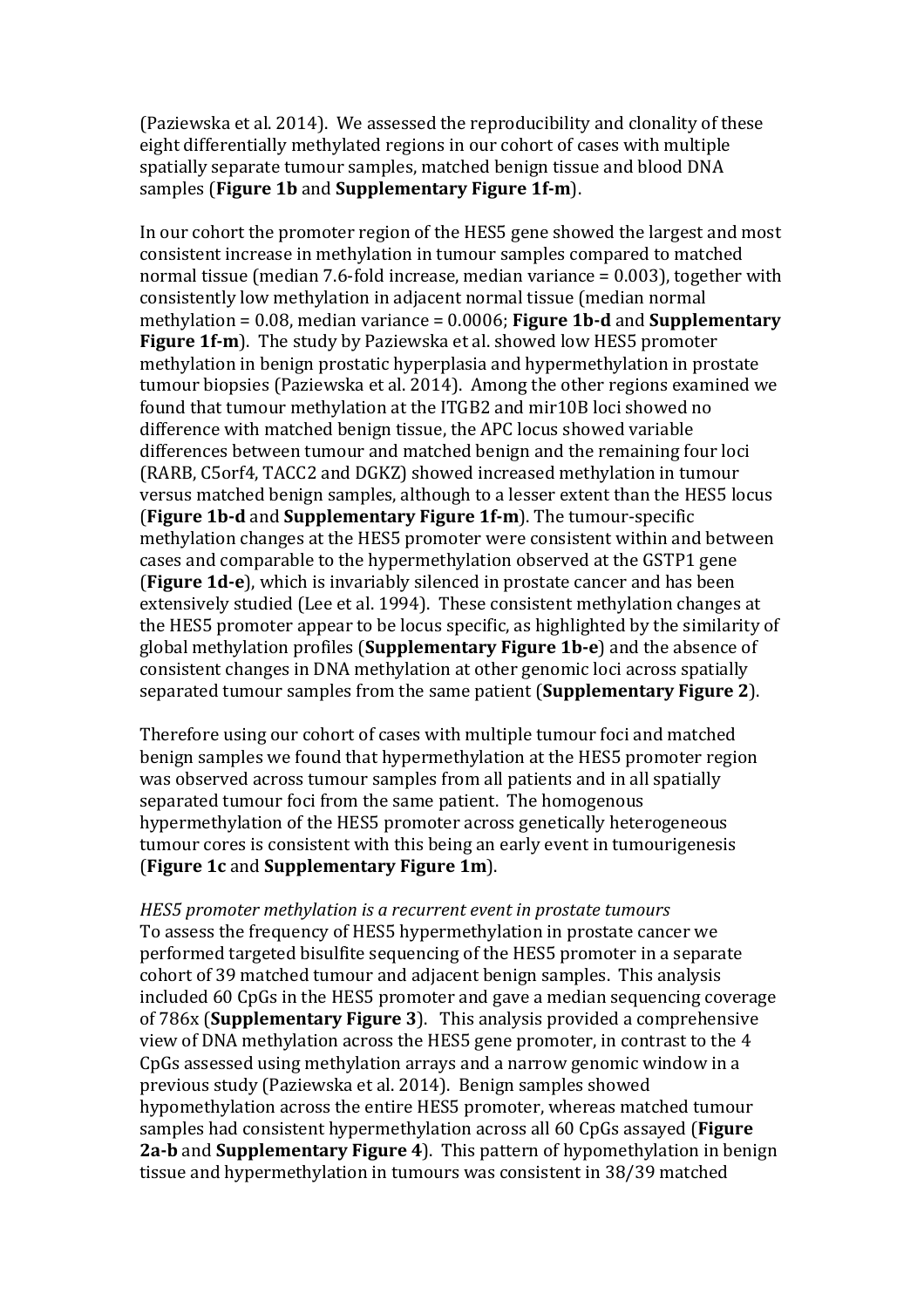tumour normal pairs  $(97\% \text{ at } p<0.05, \text{Wilcox test}; \text{Figure 2c})$ . In the single discordant sample pair there was increased methylation in the matched benign sample that was maintained in the tumour (median methylation 20.7 and 15.4, respectively; **Supplementary Figure 4**), consistent with either a pretransformation change in this single case or tumour contamination of this normal tissue core.

We also assessed HES5 methylation in an additional prostate cancer patient cohort using publicly available methylation array data  $(n=304 \text{ tumours}, n=49)$ matched normal samples) (Weinstein et al. 2013). In this second validation cohort we again observed hypermethylation in tumours and hypomethylation in benign samples (42/49 pairs, 86% at p<0.05, Wilcox test; **Figure 2d-e**). Receiver operating characteristic (ROC) curve analysis for these two geographically distinct validation cohorts run on different platforms revealed high sensitivity and specificity (PPV=0.92, AUC>0.9, **Figure 2f**). These results clearly demonstrate that in addition to being an early event in prostate tumourigenesis HES5 methylation is a highly recurrent event in prostate cancer, suggesting potential as a specific disease marker and an early acquired (or selected) event in prostate tumourigenesis.

*HES5* is silenced in prostate cancer cells and demethylation restores expression Consistent with observations in human tumours we found that LNCaP prostate cancer cells exhibit hypermethylation of the HES5 promoter, in contrast to HES5 hypomethylation in benign epithelial cells PrEC (**Figure 3a**). The expression of HES5 is low or undetectable in cultured prostate cancer cell lines and is also low in human prostate tumours (**Supplementary Figure 5a+c** and **Figure 3d+f**), consistent with epigenetic silencing of HES5 in prostate cancer (**Supplementary Figure 5g-h**). Treatment of LNCaP cells with the DNA demethylating agent 5aza-2'-deoxycytidine caused de-repression of the HES5 gene (**Figure 3b**), consistent with active epigenetic silencing of the HES5 gene in prostate cancer cells. 

### *HES5 epigenetic silencing is associated with HES6 expression*

HES5 is known to play a similar role to HES1 in developmental processes (Hatakeyama, et al. 2004; Hatakeyama, et al. 2006; Tateya, et al. 2011) and both are involved in negative feedback loops with HES6 (Fior and Henrique 2005; Jacobsen, et al. 2008), which antagonizes the activity of HES1 and HES5 (Bae, et al. 2000: Salama-Cohen, et al. 2005). Of note HES6 was recently reported to play an important functional role in prostate cancer enhancing oncogenic signaling through the AR (Ramos-Montoya et al. 2014). Although a rare HES6 gene fusion has been reported (Annala, et al. 2014) no molecular mechanism has been found for the frequent up-regulation of HES6 in prostate cancer. In prostate cancer cells de-repression of HES5 with the demethylating agent 5-aza-2'-deoxycytidine resulted in a delayed down-regulation of HES6 (**Figure 3c**), consistent with HES5 repression of HES6. We also observed an inverse relationship between HES5 and HES6 expression in a series of primary tumours compared to benign prostate samples, where HES5 expression decreased and HES6 expression increased in tumour versus benign prostate samples (**Figure 3d-e**). In our cohort of multiple spatially separated tumour samples we found that HES5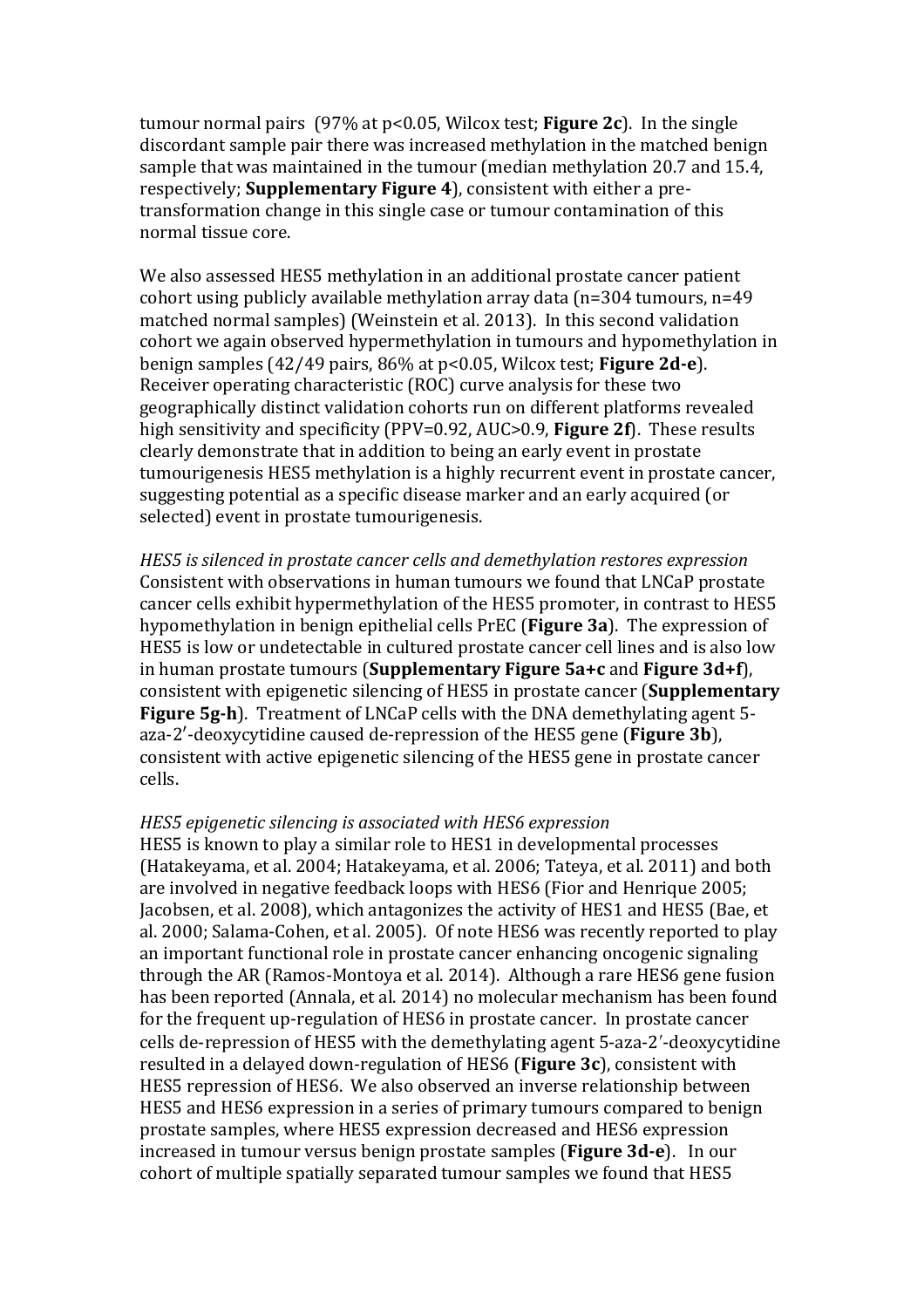expression was decreased in tumour cores compared to matched benign tissue and that HES6 was also increased in some of those tumour cores, consistent with HES5 silencing in tumourigenesis and additional mechanisms regulating HES6 expression (**Supplementary Figure 5e-f**). However, we found no evidence of a correlation between HES5 methylation and expression in a larger series of tumours (n=39), nor between HES5 and HES6 expression in this tumour cohort **(Figure 3f)**. This lack of correlation may at least in part be explained by the low or absent expression of HES5 in prostate tumour samples (Figure 2 and Figure **3d+f**) confounding such correlative analysis. Indeed we found that HES5 expression appeared to be low and showed little variation in this series of 39 prostate tumours (**Figure 3f**). The few samples that had slightly higher HES5 expression also had low HES6 expression (**Figure 3f**), which although not compelling alone is consistent with our other data supporting an inverse relationship between HES5 and HES6 in addition to highlighting the recurrent silencing of HES5 in tumourigenesis. There are no successful HES5 genomic binding data nor chromatin immunoprecipitation grade antibodies for HES5 therefore we could not assess direct binding of HES5 at the HES6 gene locus (Yan et al. 2013). However, the preferred consensus DNA binding sequence of HES5 has been determined experimentally (Yan et al. 2013) and we found strong HES5 consensus sites in and around the HES6 gene (Supplementary Figure 5i-k). Taken together our observations of  $(1)$  the inverse correlation between HES5 and HES6 in cancer cells treated with 5-aza-2'-deoxycytidine, (2) their inverse correlation in tumour-normal comparisons and (3) strong consensus HES5 binding sites at the HES6 gene locus suggests that HES5 may repress HES6 in prostate epithelial cells. The ubiquitous HES5 silencing in tumours cells may therefore potentiate (or de-repress) HES6 expression in prostate tumours.

### *ERG and HES6 expression show an inverse relationship*

Despite the early and frequent silencing of HES5 in prostate cancer we observed variable expression of the HES5 transcriptional target HES6 in prostate tumour samples (Fior and Henrique 2005) (**Figure 3f** and **Supplementary Figure 5f**), prompting us to investigate other factors that may regulate HES6 expression in prostate tumour cells. We found that variations in HES6 expression showed an inverse relationship with expression of the frequently rearranged ERG gene in prostate tumours, highlighted by an inverse correlation  $(r=0.28)$  and mutual exclusivity of HES6 and ERG expression (i.e. no samples have both high ERG and HES6 expression, **Figure 3g left panel**). This inverse relationship is illustrated clearly by the increasing difference between ERG and HES6 at higher levels of expression (i.e. divergence from zero with increasing expression, **Figure 3g** right panel).

#### *ERG and HES1 expression show a positive correlation*

In contrast the other major HES6 antagonist HES1 (Bae et al. 2000; Hatakeyama et al. 2004; Hatakeyama et al. 2006; Jacobsen et al. 2008) showed a strong positive correlation with ERG expression  $(r=0.65;$  **Figure 3h**), suggesting an ERG-HES1-HES6 transcriptional network in ERG-fusion positive prostate cancer cells (**Figure 3g-i**). In support of this prediction we found evidence for extensive ERG binding at the HES1 gene locus (**Figure 4f**) and also confirmed the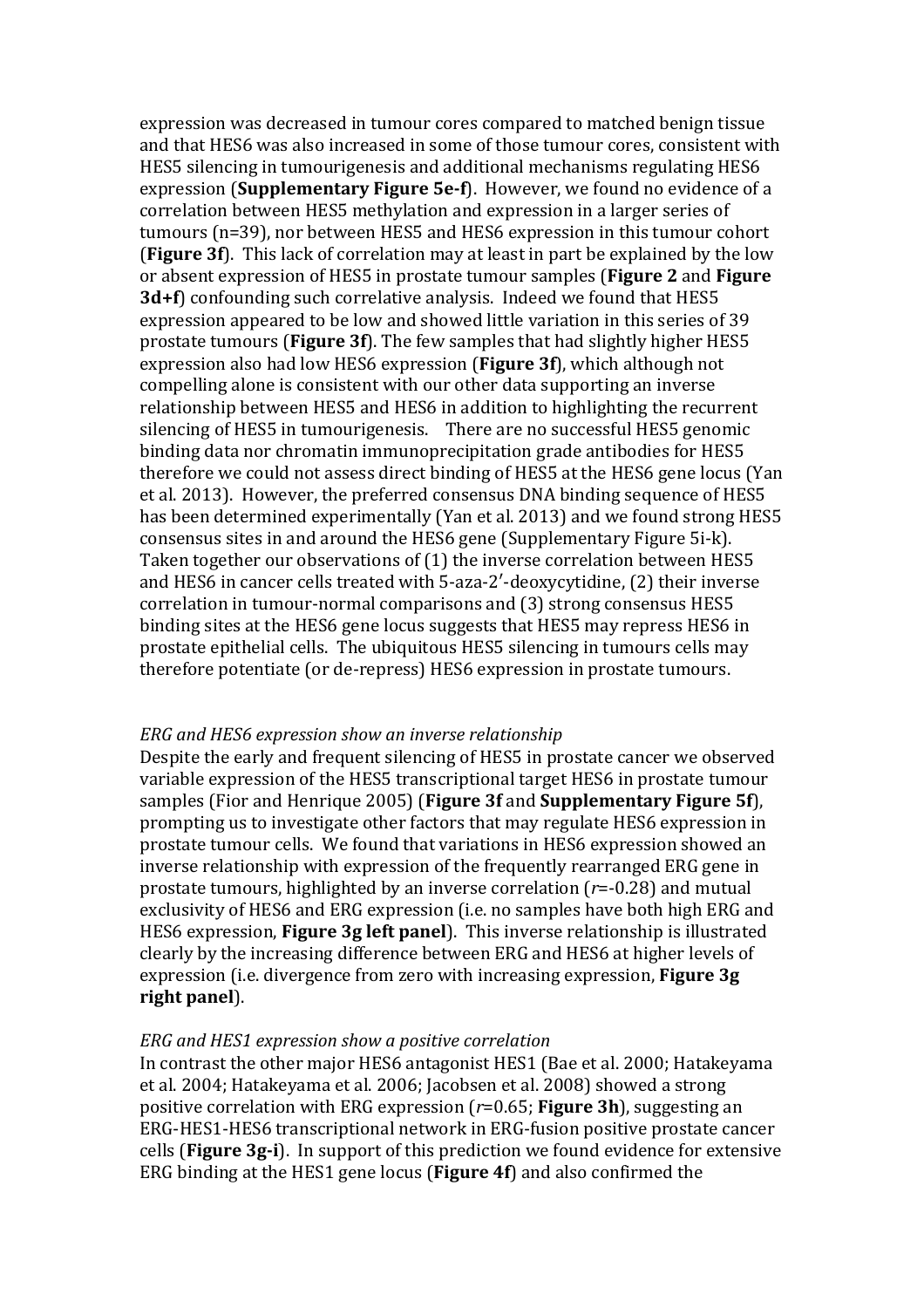previously reported AR binding sites upstream of the HES6 gene (Ramos-Montoya et al. 2014) by using multiple data sets (**Figure 4g**).

#### *A transcriptional network involving HES5, AR, ERG and HES6*

Combining our observations of HES5 silencing in prostate cancer with expression correlations in prostate tissue, DNA binding profiles for ERG and the AR and published transcriptional links (i.e. between HES5-HES6 (Fior and Henrique 2005), HES1-HES6 (Jacobsen et al. 2008), reciprocal HES6-HES1/5 negative-feedback (Bae et al. 2000; Hatakeyama et al. 2006; Salama-Cohen et al. 2005) and AR-HES6 (Ramos-Montova et al. 2014)) we constructed models of putative gene expression networks in benign prostate, prostate cancer and prostate cancer harboring ERG-rearrangements (**Figure 3j**). In this model we predict that [i] HES5 expression in benign epithelial cells contributes to HES6 repression and [ii] HES5 promoter methylation and silencing in prostate tumours potentiates AR activation of HES6 to start an oncogenic feed-forward transcriptional signaling network (**Figure 3j**). Finally our model suggests that in tumour cells harbouring an ERG gene fusion [iii] AR activation of the ERG fusion gene creates a dynamic negative feedback loop impacting on both the AR and HES6, creating a more complex transcriptional network (**Figure 3j**). Negative feedback loops are common motifs in biological networks and have been shown to increase robustness and speed-up response times of transcriptional circuits (Austin, et al. 2006; Nevozhay, et al. 2009; Rosenfeld, et al. 2002; Shen-Orr, et al. 2002). Therefore our model may highlight a previously unknown signaling node in ERG-positive tumours that may increase the robustness and response-rates of key pathways in prostate cancer.

#### *ERG-fusion status affects HES1 and HES6 regulation by the AR*

We tested the putative AR-HES6 and AR-ERG-HES1-HES6 transcriptional networks in AR-positive prostate cancer cells with and without TMPRSS2-ERG gene fusions (VCaP and LNCaP, respectively; **Figure 4**). Using an androgen stimulation time-course we were able to both track changes in gene expression and map their dynamics in prostate cancer cells with and without AR-regulated ERG-fusion expression following AR stimulation (Massie et al. 2011; Tomlins et al. 2005). We observed early up-regulation of the known AR target gene TMPRSS2 in both ERG-fusion positive and ERG-fusion negative cells in response to androgen stimulation (**Figure 4a**), while ERG induction only occurred in **TMPRSS2-ERG** fusion positive cells (**Supplementary Figure 7a**). Consistent with its epigenetic silencing we found low expression and no change in HES5 expression in either cell type (**Supplementary Figure 7b**). HES1 expression was not significantly changed in ERG-fusion negative cells but showed strong androgen induction in ERG-fusion positive cells (**Figure 4b**). HES6 expression was increased in ERG-fusion negative cells but was down-regulated in ERGfusion positive cells (**Figure 4c**). Defining the timing of gene expression changes  $('change-points')$  for these genes in ERG-fusion positive cells shows that the sequence of events is: (1) TMPRSS2-ERG up-regulation; (2) HES1 up-regulation; (3) HES6 down-regulation (**Figure 4e**). These data show that HES1 is only induced by androgen signaling in ERG-fusion positive cells and that induction precedes HES6 repression. This transcriptional data is supported by genomewide binding profiles showing that the AR is recruited to the HES6 gene locus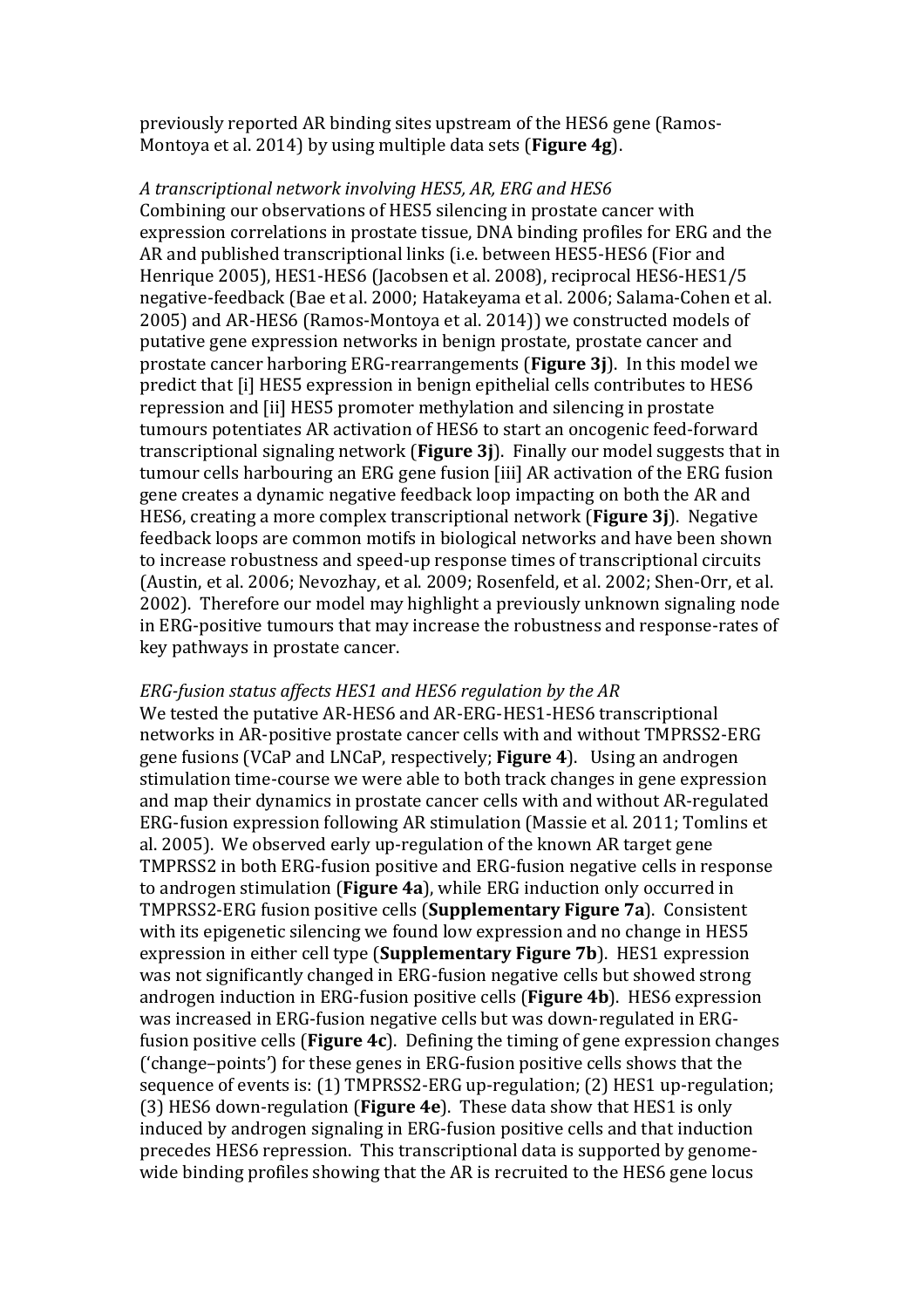**(Figure 4g)** but not to the HES1 gene locus in ERG-fusion negative cells (**Figure 4f**). However, in ERG-fusion positive cells ERG binding is widespread at the HES1 locus (**Figure 4f**), consistent with direct ERG regulation of the HES1 gene.

#### *HES1* expression is dependent on ERG

To test this further we looked at the expression of HES1 following ERG knockdown in VCaP cells (Mounir, et al. 2014) (**Figure 4h** and **Supplementary Figure 6b-c**) and found that HES1 expression was dependent on the expression of ERG (**Figure 4i** and **Supplementary Figure 6d-e**), further supporting our model. In addition to the timing of expression changes in response to androgen stimulation these data support an AR-ERG-HES1-HES6 transcriptional network in ERG-fusion positive prostate cancer cells. While in ERG-fusion negative cells a simpler AR-HES6 network seems to occur. In each case these transcriptional networks may have been preceded (and potentiated) by HES5 epigenetic silencing in early tumourigenesis.

#### *Discussion*

Our data are consistent with an early role in prostate tumourigenesis for promoter-wide hypermethylation of HES5, supported by the very high frequency of this epigenetic change and our observation that this was a common alteration in a series of multi-focal tumours. While the functional role of HES5 methylation in prostate tumourigenesis is yet to be determined we found that demethylation resulted in down-regulation of the HES5 target gene HES6, which has recently been shown to drive progression in prostate cancer via the androgen receptor (Ramos-Montoya et al. 2014). Therefore we speculate that one potential effector mechanism of HES5 silencing could be de-repression of HES6 that in turn enhances AR regulation of key oncogenic targets, contributing to transformation and/or priming cells for subsequent acquisition of aggressive phenotypes. In addition HES5 has established roles in tissue patterning during development (Hatakeyama et al. 2004; Tateya et al. 2011), with HES5 null cells promoting an imbalance in intestinal and neural stem cell fate choices resulting from defective NOTCH signaling (Sancho, et al. 2013). Intriguingly defective NOTCH signaling has recently been shown to drive clonal expansions of P53 mutant cells (Alcolea, et al. 2014), raising the possibility that HES5 silencing early in prostate tumourogenesis might drive clonal expansions and contribute to the 'field effect' observed in prostate tumours (Bostwick, et al. 1998; Hanson, et al. 2006; Mehrotra, et al. 2008). However, these and other downstream consequences of the early and common epigenetic silencing of HES5 will require careful dissection in future studies.

It is intriguing that this HES5-HES6/AR-HES6 transcriptional network is affected by TMPRSS2-ERG gene fusion status. While the functional consequences of this remain to be explored, the implication of both AR and ERG oncogenenic signaling axes provides further weight for the importance of the HES transcriptional network in prostate cancer. Future studies will need to include over-expression of HES5 in prostate cancer cells to establish the direct consequences on HES6 and AR signaling, as well as the phenotypic consequences of bypassing HES5 silencing. In addition depletion of HES5 in 5-aza-2'-deoxycytidine treated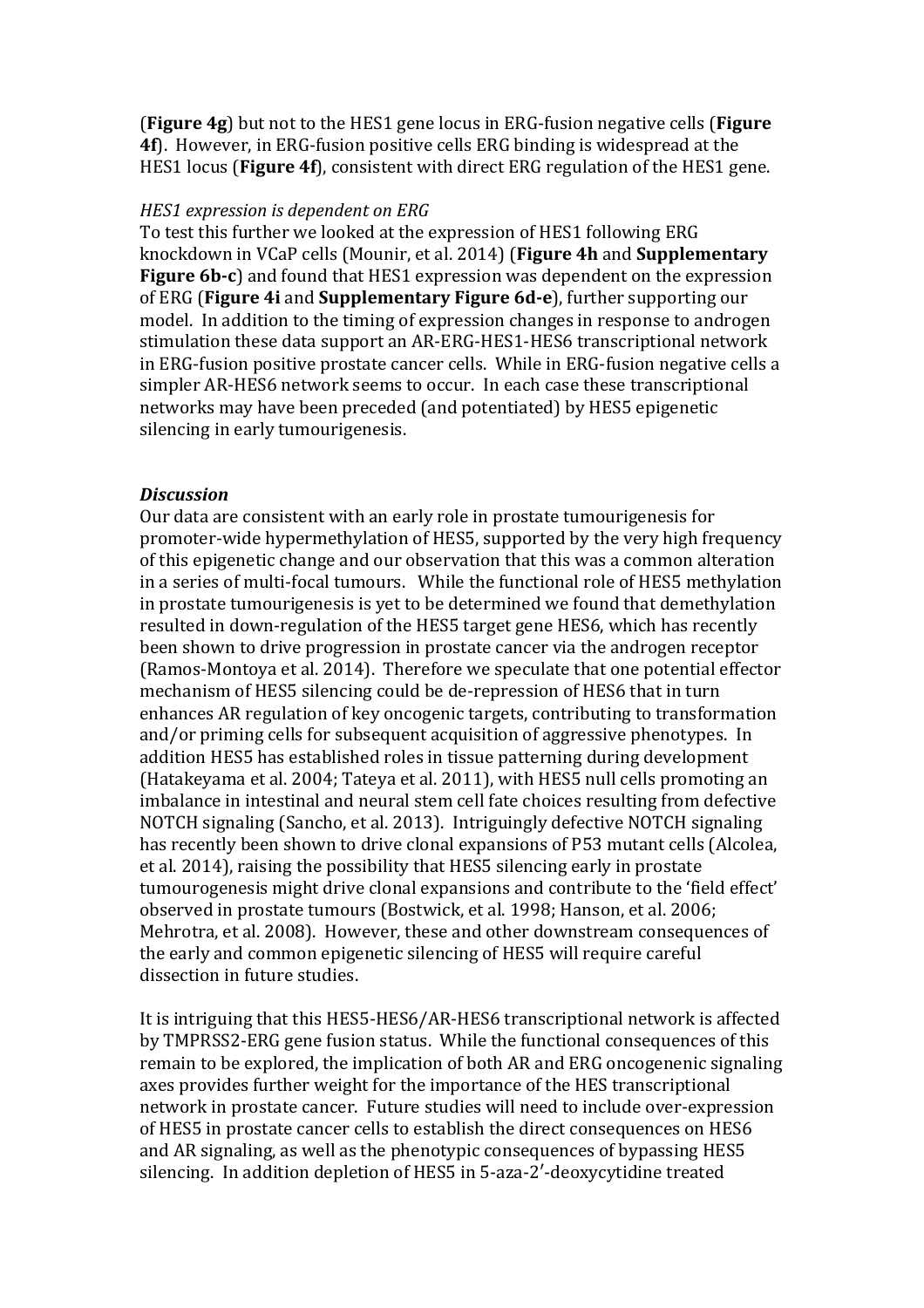prostate cancer cells (both ERG-positive and ERG-negative) will allow an assessment of de-repression of the endogenous HES5 locus on gene expression and cellular phenotypes. Finally future studies should also address the mechanisms upstream of HES5 silencing, the high frequency of which would be consistent with either a strong selective pressure or a targeted silencing of HES5, for example via loss of GCM as described in neural stem cells (Hitoshi, et al. 2011).

This report highlights HES5 silencing as an early and frequent event in prostate tumourigenesis that may serve as a useful biomarker or as a starting point for preventive medicine or targeted intervention strategies.

### *Declaration of interest*

The authors have no financial or other conflict of interest in relation to the work presented herein.

## *Author contributions*

CEM carried out analysis, directed the project and wrote the manuscript, IS designed and carried out bisulfite sequencing experiments, HRA prepared samples for bisulfite sequencing and tumour gene expression data, HL, JK and HW co-designed and provided all samples for the initial methylation profiling, expression and validation experiments, MD, AL and ARM provided tumour gene expression data, AW carried out systematic pathology of prostatectomy samples and identified tumour and benign cores for sampling, ST designed the study and drafted the manuscript, DSB, CSC, RE and the ICGC Working Group provided 3D prostate reconstructions, contributed to study design and drafted the manuscript, DEN co-designed the study and drafted the manuscript, AGL codesigned the study, carried out analysis, directed the project and co-authored the manuscript.

### *Acknowledgements*

We are grateful to study volunteers for their participation and staff at the Welcome Trust Clinical Research Facility, Addenbrooke's Clinical Research Centre, Cambridge. We also thank the NIHR Cambridge Biomedical Research Centre, the DOH HTA (ProtecT grant), and the NCRI/MRC (ProMPT grant) for help with the bio-repository. The University of Cambridge, Hutchison Whampoa Limited and Cancer Research UK for funding. The ICGC Prostate UK Group is funded by Cancer Research UK Grant C5047/A14835, by the Dallaglio Foundation, and by The Wellcome Trust. The Human Research Tissue Bank is supported by the NIHR Cambridge Biomedical Research Centre. We are grateful to the CRUK Cambridge Institute Genomics and Bioinformatics Core Facilities. Cross-validation of HES5 methylation includes the use of data generated by the TCGA Research Network: http://cancergenome.nih.gov/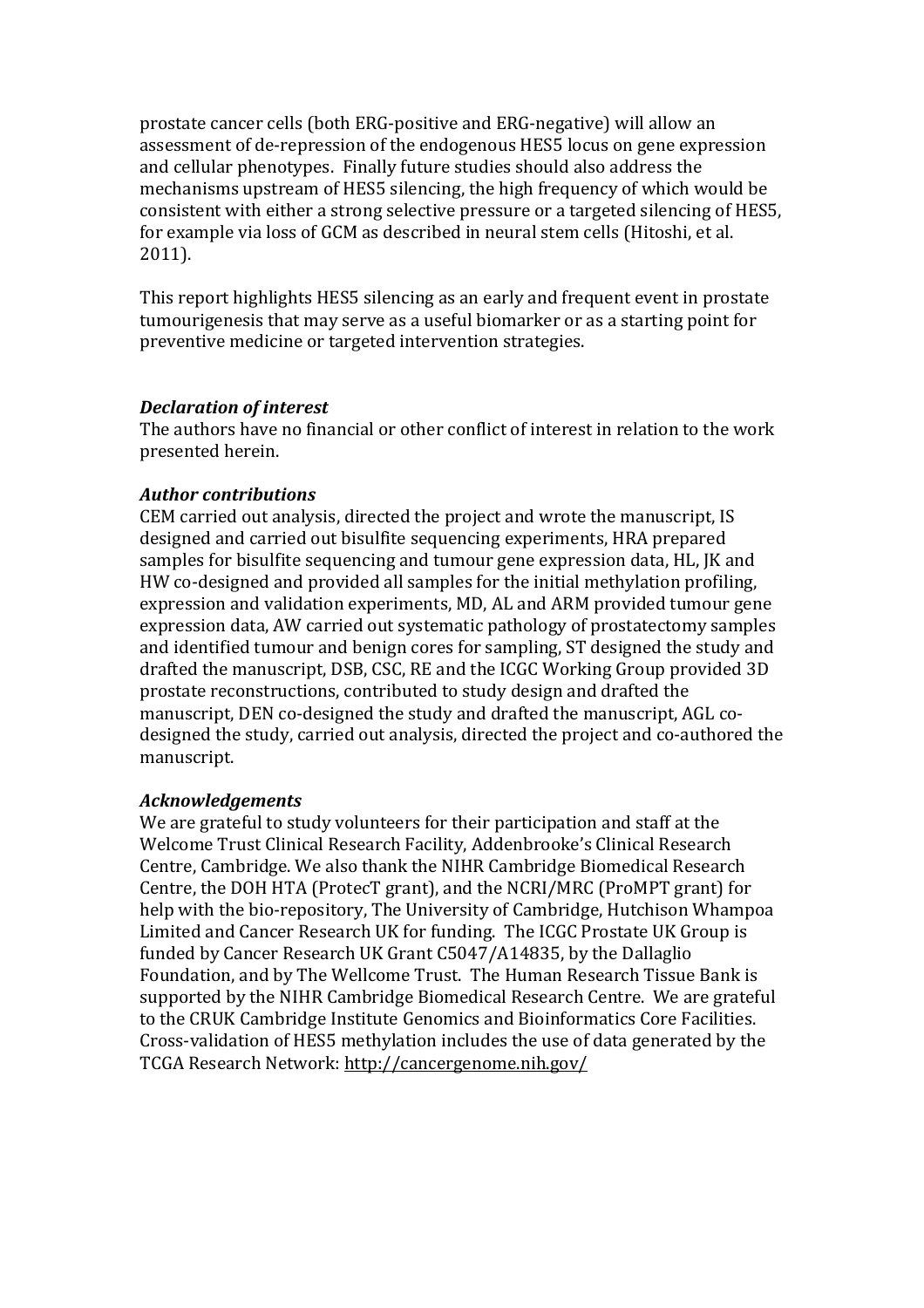*References*

*2011 Integrated genomic analyses of ovarian carcinoma. Nature 474 609- 615.*

2012 Comprehensive molecular characterization of human colon and rectal *cancer. Nature 487 330-337.*

Alcolea MP, Greulich P, Wabik A, Frede J, Simons BD & Jones PH 2014 **Differentiation imbalance in single oesophageal progenitor cells causes** *clonal immortalization and field change. Nat Cell Biol 16 615-622.* 

Annala *M, Kivinummi K, Leinonen K, Tuominen J, Zhang W, Visakorpi T & Nykter M* 2014 *DOT1L-HES6* fusion drives androgen independent growth in *prostate cancer.* EMBO Mol Med.

Aryee MJ, Jaffe AE, Corrada-Bravo H, Ladd-Acosta C, Feinberg AP, Hansen KD *& Irizarry RA 2014 Minfi: a flexible and comprehensive Bioconductor package for the analysis of Infinium DNA methylation microarrays. Bioinformatics 30 1363-1369.*

Austin DW, Allen MS, McCollum *IM, Dar RD, Wilgus IR, Sayler GS, Samatova NF, Cox CD & Simpson ML 2006 Gene network shaping of inherent noise spectra. Nature 439 608-611.*

*Baca SC, Prandi D, Lawrence MS, Mosquera JM, Romanel A, Drier Y, Park K,* Kitabayashi N, MacDonald TY, Ghandi M, et al. 2013 Punctuated evolution of *prostate cancer genomes. Cell 153 666-677.*

Bae S, Bessho Y, Hojo M & Kageyama R 2000 The bHLH gene Hes6, an *inhibitor of Hes1, promotes neuronal differentiation. Development 127 2933-2943.*

*Barbieri CE, Baca SC, Lawrence MS, Demichelis F, Blattner M, Theurillat JP, White TA, Stojanov P, Van Allen E, Stransky N, et al. 2012 Exome sequencing identifies recurrent SPOP, FOXA1 and MED12 mutations in prostate cancer. Nat Genet 44 685-689.*

*Barry M, Perner S, Demichelis F & Rubin MA 2007 TMPRSS2-ERG fusion heterogeneity in multifocal prostate cancer: clinical and biologic implications. Urology 70 630-633.*

*Berger MF, Lawrence MS, Demichelis F, Drier Y, Cibulskis K, Sivachenko AY,* **Sboner A, Esqueva R, Pflueger D, Sougnez C, et al. 2011 The genomic** *complexity of primary human prostate cancer. Nature 470 214-220. Biankin AV, Waddell N, Kassahn KS, Gingras MC, Muthuswamy LB, Johns AL, Miller DK, Wilson PI, Patch AM, Wu I, et al. 2012 Pancreatic cancer genomes* reveal aberrations in axon auidance pathway genes. Nature 491 399-405. *Bostwick DG, Shan A, Oian J, Darson M, Maihle NJ, Jenkins RB & Cheng L 1998 Independent origin of multiple foci of prostatic intraepithelial neoplasia: comparison with matched foci of prostate carcinoma. Cancer 83 1995-2002.* **Caini S, Gandini S, Dudas M, Bremer V, Severi E & Gherasim A 2014 Sexually** *transmitted infections and prostate cancer risk: A systematic review and meta-analysis. Cancer Epidemiol 38 329-338.*

*Cairns JM, Dunning MJ, Ritchie ME, Russell R & Lynch AG 2008 BASH: a tool for managing BeadArray spatial artefacts. Bioinformatics 24 2921-2922. Carver BS, Tran J, Gopalan A, Chen Z, Shaikh S, Carracedo A, Alimonti A, Nardella C, Varmeh S, Scardino PT, et al. 2009 Aberrant ERG expression*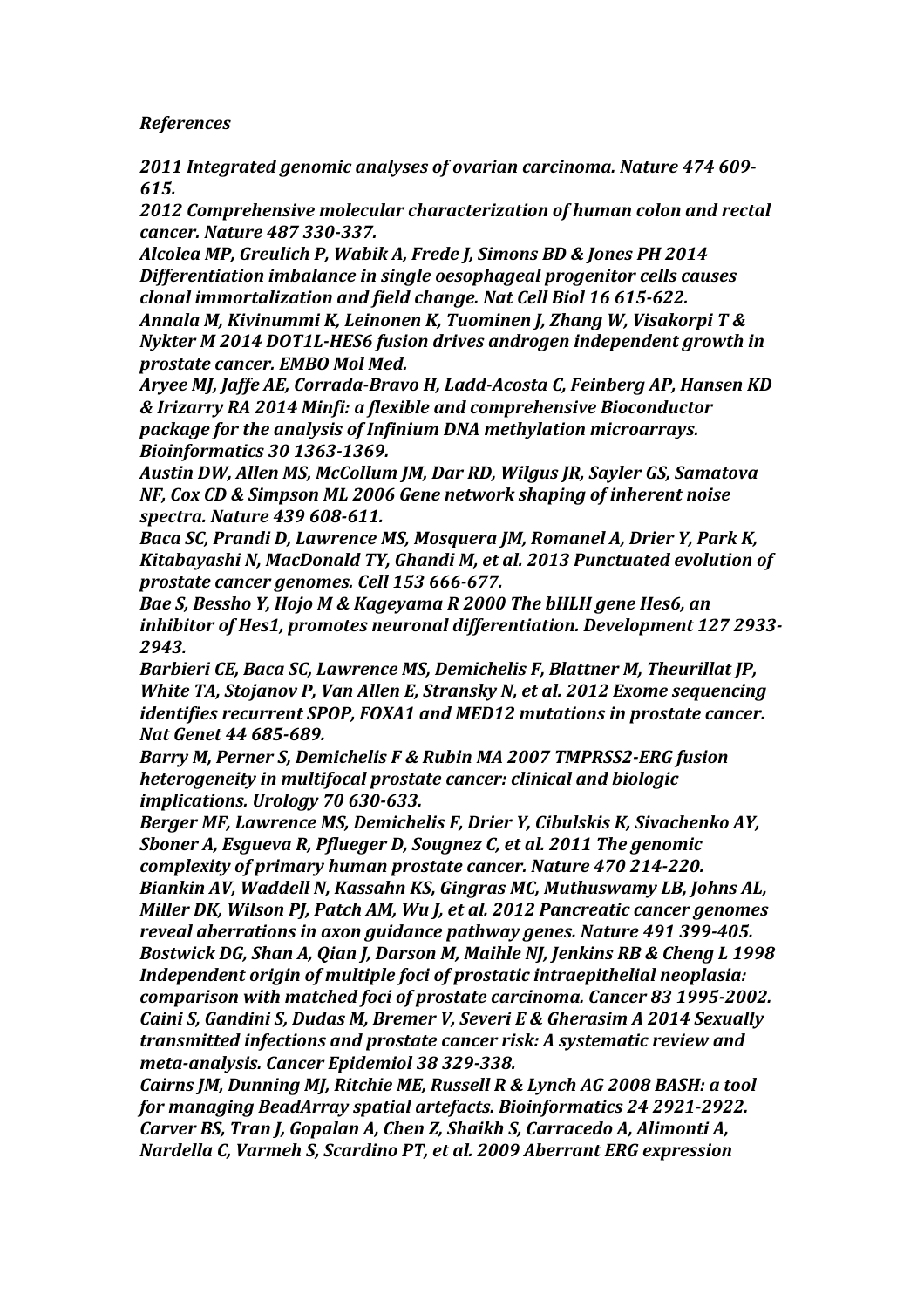*cooperates with loss of PTEN to promote cancer progression in the prostate. Nat Genet 41 619-624.*

*Chen Y, Chi P, Rockowitz S, Iaquinta PJ, Shamu T, Shukla S, Gao D, Sirota I, Carver BS, Wongvipat J, et al. 2013 ETS factors reprogram the androgen receptor cistrome and prime prostate tumorigenesis in response to PTEN loss. Nat Med 19 1023-1029.*

*Davis* S & Meltzer PS 2007 GEOquery: a bridge between the Gene Expression *Omnibus (GEO) and BioConductor. Bioinformatics 23 1846-1847.*

*Dunning MJ, Smith ML, Ritchie ME & Tavare S 2007 beadarray: R classes and* methods for Illumina bead-based data. Bioinformatics 23 2183-2184.

*Eeles RA, Olama AA, Benlloch S, Saunders EJ, Leongamornlert DA,* **Tymrakiewicz M, Ghoussaini M, Luccarini C, Dennis J, Jugurnauth-Little S, et** al. 2013 Identification of 23 new prostate cancer susceptibility loci using the *iCOGS* custom genotyping array. Nat Genet 45 385-391, 391e381-382. Elkahwaji *JE, Hauke RJ & Brawner CM 2009 Chronic bacterial inflammation induces prostatic intraepithelial neoplasia in mouse prostate. Br I Cancer 101 1740-1748.*

*Fior R & Henrique D 2005 A novel hes5/hes6 circuitry of negative regulation controls Notch activity during neurogenesis. Dev Biol 281 318-333. Freedland SJ 2005 Obesity and prostate cancer: a growing problem. Clin Cancer Res 11 6763-6766.*

Garcia AJ, Ruscetti M, Arenzana TL, Tran LM, Bianci-Frias D, Sybert E, *Priceman SJ, Wu L, Nelson PS, Smale ST, et al. 2014 Pten null prostate epithelium promotes localized myeloid-derived suppressor cell expansion* and *immune suppression during tumor initiation and progression. Mol Cell Biol 34 2017-2028.*

*Grasso CS, Wu YM, Robinson DR, Cao X, Dhanasekaran SM, Khan AP, Quist MJ, Jing X, Lonigro RJ, Brenner JC, et al. 2012 The mutational landscape of lethal castration-resistant prostate cancer. Nature 487 239-243.*

*Hanson JA, Gillespie JW, Grover A, Tangrea MA, Chuaqui RF, Emmert-Buck MR, Tangrea JA, Libutti SK, Linehan WM & Woodson KG 2006 Gene promoter methylation in prostate tumor-associated stromal cells. J Natl Cancer Inst 98 255-261.*

*Hatakeyama J, Bessho Y, Katoh K, Ookawara S, Fujioka M, Guillemot F & Kageyama R 2004 Hes genes regulate size, shape and histogenesis of the nervous system by control of the timing of neural stem cell differentiation. Development 131 5539-5550.*

*Hatakevama I. Sakamoto S & Kagevama R 2006 Hes1 and Hes5 regulate the* development of the cranial and spinal nerve systems. Dev Neurosci 28 92-*101.*

*Heaphy CM, Yoon GS, Peskoe SB, Joshu CE, Lee TK, Giovannucci E, Mucci LA, Kenfield SA, Stampfer MI, Hicks IL, et al. 2013 Prostate cancer cell telomere length variability and stromal cell telomere length as prognostic markers for metastasis and death. Cancer Discov 3 1130-1141.* 

*Hitoshi S, Ishino Y, Kumar A, Jasmine S, Tanaka KF, Kondo T, Kato S, Hosoya T, Hotta Y & Ikenaka K 2011 Mammalian Gcm genes induce Hes5 expression*  by active DNA demethylation and induce neural stem cells. Nat Neurosci 14 *957-964.*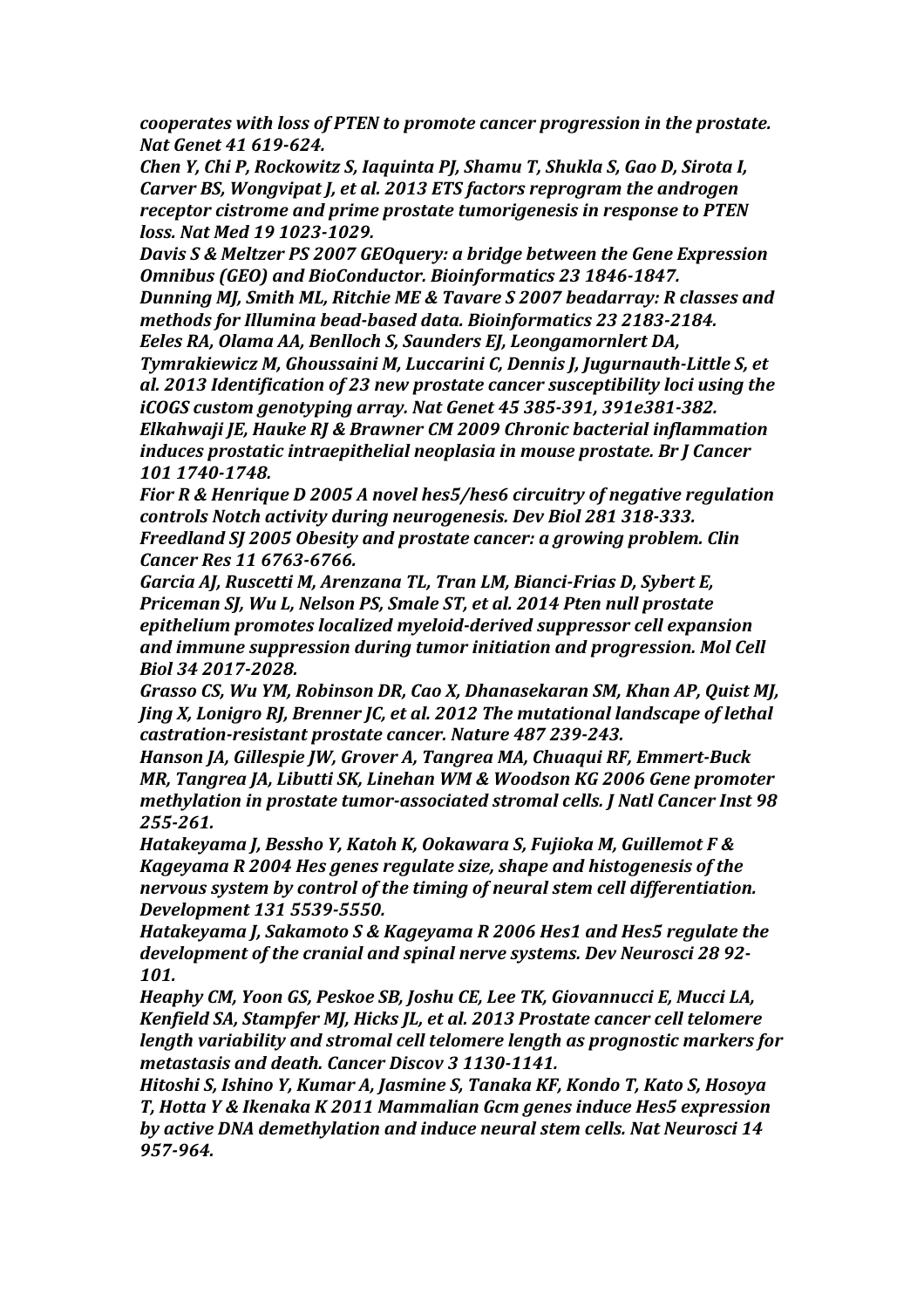*Jacobsen KX, Vanderluit JL, Slack RS & Albert PR 2008 HES1 regulates 5-HT1A receptor gene transcription at a functional polymorphism: essential role in developmental expression. Mol Cell Neurosci 38 349-358.*

*Kalaany NY & Sabatini DM 2009 Tumours with PI3K activation are resistant to dietary restriction. Nature 458 725-731.*

*Kanwal R, Pandey M, Bhaskaran N, Maclennan GT, Fu P, Ponsky LE & Gupta S* **2014 Protection against oxidative DNA damage and stress in human prostate** by glutathione S-transferase P1. Mol Carcinog 53 8-18.

*Kote-Jarai Z, Olama AA, Giles GG, Severi G, Schleutker J, Weischer M, Campa D, Riboli E, Key T, Gronberg H, et al. 2011 Seven prostate cancer susceptibility loci identified by a multi-stage genome-wide association study. Nat Genet 43 785-791.*

*Krueger* F & Andrews SR 2011 Bismark: a flexible aligner and methylation *caller for Bisulfite-Seq applications. Bioinformatics 27 1571-1572. Kwon OJ, Zhang L, Ittmann MM & Xin L 2014 Prostatic inflammation* enhances basal-to-luminal differentiation and accelerates initiation of *prostate cancer with a basal cell origin. Proc Natl Acad Sci U S A 111 E592-600.*

Lee WH, Morton RA, Epstein *JI, Brooks JD, Campbell PA, Bova GS, Hsieh WS,* **Isaacs WB & Nelson WG 1994 Cytidine methylation of regulatory sequences** *near the pi-class glutathione S-transferase gene accompanies human prostatic carcinogenesis. Proc Natl Acad Sci U S A 91 11733-11737.* Lindberg *J, Klevebring D, Liu W, Neiman M, Xu J, Wiklund P, Wiklund F, Mills* 

*IG, Egevad L & Gronberg H 2013 Exome sequencing of prostate cancer* supports the hypothesis of independent tumour origins. Eur Urol 63 347-353. *Longabaugh WJ 2012 BioTapestry: a tool to visualize the dynamic properties* of gene regulatory networks. Methods Mol Biol 786 359-394.

*Marabita F, Almgren M, Lindholm ME, Ruhrmann S, Fagerstrom-Billai F, Jagodic M, Sundberg CJ, Ekstrom TJ, Teschendorff AE, Tegner J, et al. 2013 An* evaluation of analysis pipelines for DNA methylation profiling using the *Illumina HumanMethylation450 BeadChip platform. Epigenetics 8 333-346. Massie CE, Lynch A, Ramos-Montoya A, Boren J, Stark R, Fazli L, Warren A, Scott H, Madhu B, Sharma N, et al. 2011 The androgen receptor fuels prostate cancer by regulating central metabolism and biosynthesis. EMBO J 30 2719-2733.*

*Mehrotra I, Varde S, Wang H, Chiu H, Vargo J, Gray K, Nagle RB, Neri JR & Mazumder A 2008 Ouantitative, spatial resolution of the epigenetic field effect in prostate cancer. Prostate 68 152-160.* 

*Mertz KD, Horcic M, Hailemariam S, D'Antonio A, Dirnhofer S, Hartmann A,* Agaimy A, Eppenberger-Castori S, Obermann E, Cathomas G, et al. 2013 *Heterogeneity of ERG expression in core needle biopsies of patients with* early prostate cancer. Hum Pathol 44 2727-2735.

*Minner S, Gartner M, Freudenthaler F, Bauer M, Kluth M, Salomon G, Heinzer* **H, Graefen M, Bokemeyer C, Simon R, et al. 2013 Marked heterogeneity of ERG** expression in large primary prostate cancers. Mod Pathol 26 106-116. *Mounir Z, Lin F, Lin VG, Korn JM, Yu Y, Valdez R, Aina OH, Buchwalter G, Jaffe* AB, Korpal M, et al. 2014 TMPRSS2:ERG blocks neuroendocrine and luminal *cell differentiation to maintain prostate cancer proliferation. Oncogene.*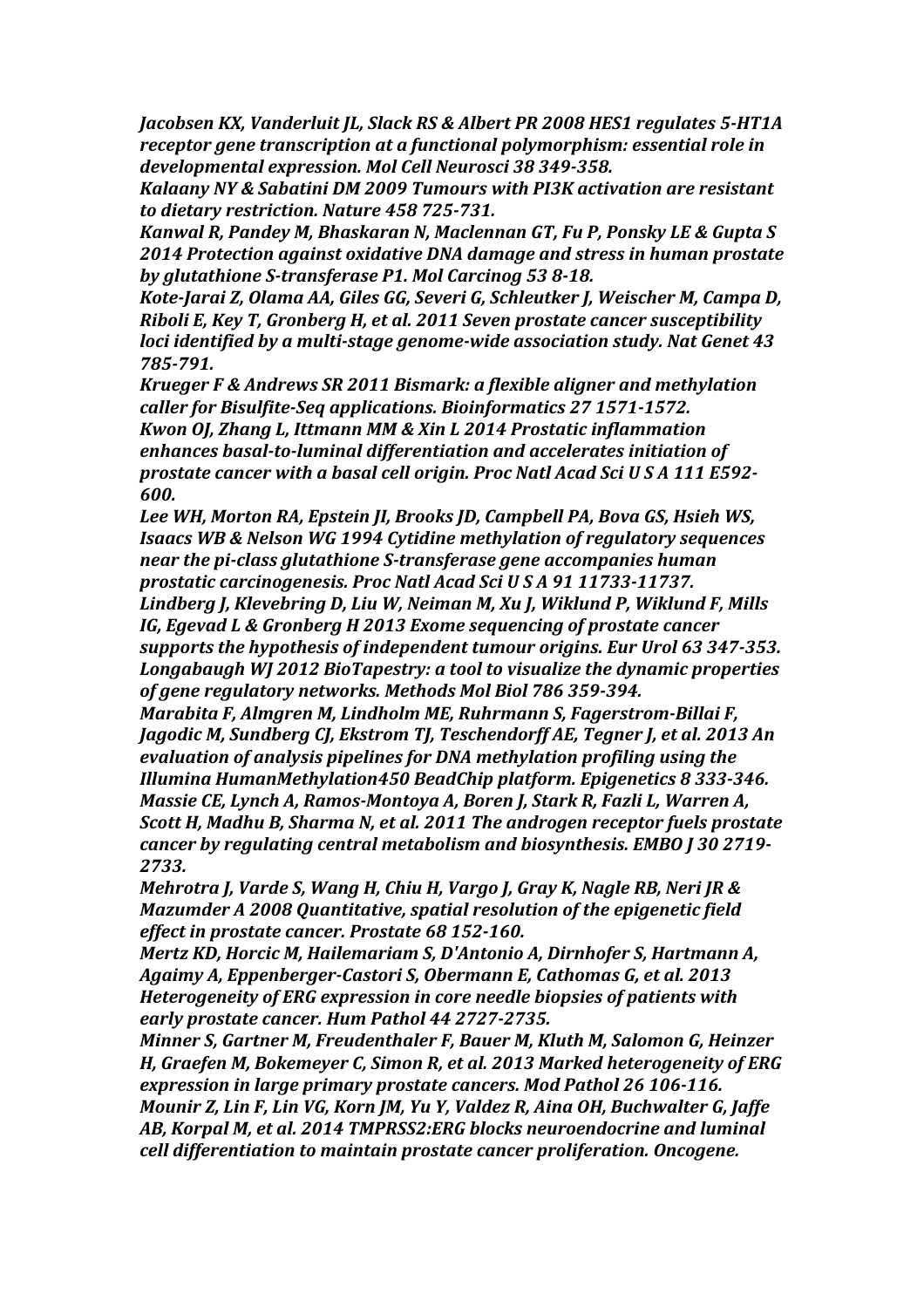*Nevozhay D, Adams RM, Murphy KF, Josic K & Balazsi G 2009 Negative autoregulation linearizes the dose-response and suppresses the heterogeneity of gene expression. Proc Natl Acad Sci U S A 106 5123-5128. Nik-Zainal S, Van Loo P, Wedge DC, Alexandrov LB, Greenman CD, Lau KW, Raine K, Jones D, Marshall J, Ramakrishna M, et al. 2012 The life history of 21 breast cancers. Cell 149 994-1007.*

Paziewska A, Dabrowska M, Goryca K, Antoniewicz A, Dobruch J, Mikula M, *Jarosz D, Zapala L, Borowka A & Ostrowski J 2014 DNA methylation status is more reliable than gene expression at detecting cancer in prostate biopsy. Br J Cancer.*

*Perner S, Demichelis F, Beroukhim R, Schmidt FH, Mosquera JM, Setlur S,* Tchinda *J, Tomlins SA, Hofer MD, Pienta KG, et al. 2006 TMPRSS2:ERG fusionassociated deletions provide insight into the heterogeneity of prostate cancer. Cancer Res 66 8337-8341.*

*Pollock RF & Adryan B 2008 BioSAVE: display of scored annotation within a sequence context. BMC Bioinformatics 9 157.*

*R-Core-Team 2014 R: A language and environment for statistical computing. R Foundation for Statistical Computing, Vienna, Austria.* Ramos-Montoya A, Lamb AD, Russell R, Carroll T, Jurmeister S, Galeano-*Dalmau N, Massie CE, Boren J, Bon H, Theodorou V, et al. 2014 HES6 drives a critical AR transcriptional programme to induce castration-resistant prostate cancer through activation of an E2F1-mediated cell cycle network. EMBO Mol Med 6 651-661.*

*Rosenfeld N, Elowitz MB & Alon U 2002 Negative autoregulation speeds the* response times of transcription networks. *J Mol Biol 323 785-793.* Salama-Cohen P, Arevalo MA, Meier J, Grantyn R & Rodriguez-Tebar A 2005 *NGF* controls dendrite development in hippocampal neurons by binding to *p75NTR and modulating the cellular targets of Notch. Mol Biol Cell 16 339- 347.*

Sancho R, Blake SM, Tendeng C, Clurman BE, Lewis J & Behrens A 2013 Fbw7 *repression by hes5 creates a feedback loop that modulates Notch-mediated*  intestinal and neural stem cell fate decisions. PLoS Biol 11 e1001586. **Shen-Orr SS, Milo R, Mangan S & Alon U 2002 Network motifs in the** *transcriptional regulation network of Escherichia coli. Nat Genet 31 64-68.* Sommerfeld *HJ, Meeker AK, Piatyszek MA, Bova GS, Shay JW & Coffey DS 1996 Telomerase activity: a prevalent marker of malignant human prostate tissue. Cancer Res 56 218-222.*

Statham AL, Robinson MD, Song *JZ, Coolen MW, Stirzaker C & Clark SJ 2012 Bisulfite sequencing of chromatin immunoprecipitated DNA (BisChIP-seq)* directly informs methylation status of histone-modified DNA. Genome Res 22 *1120-1127.*

*Tarpey PS, Behjati S, Cooke SL, Van Loo P, Wedge DC, Pillay N, Marshall J, O'Meara S, Davies H, Nik-Zainal S, et al. 2013 Frequent mutation of the major* cartilage collagen gene COL2A1 in chondrosarcoma. Nat Genet 45 923-926. Tateya T, Imayoshi I, Tateya I, Ito J & Kageyama R 2011 Cooperative *functions of Hes/Hey genes in auditory hair cell and supporting cell development. Dev Biol 352 329-340.*

**Tomlins SA, Rhodes DR, Perner S, Dhanasekaran SM, Mehra R, Sun XW,** *Varambally S, Cao X, Tchinda J, Kuefer R, et al. 2005 Recurrent fusion of*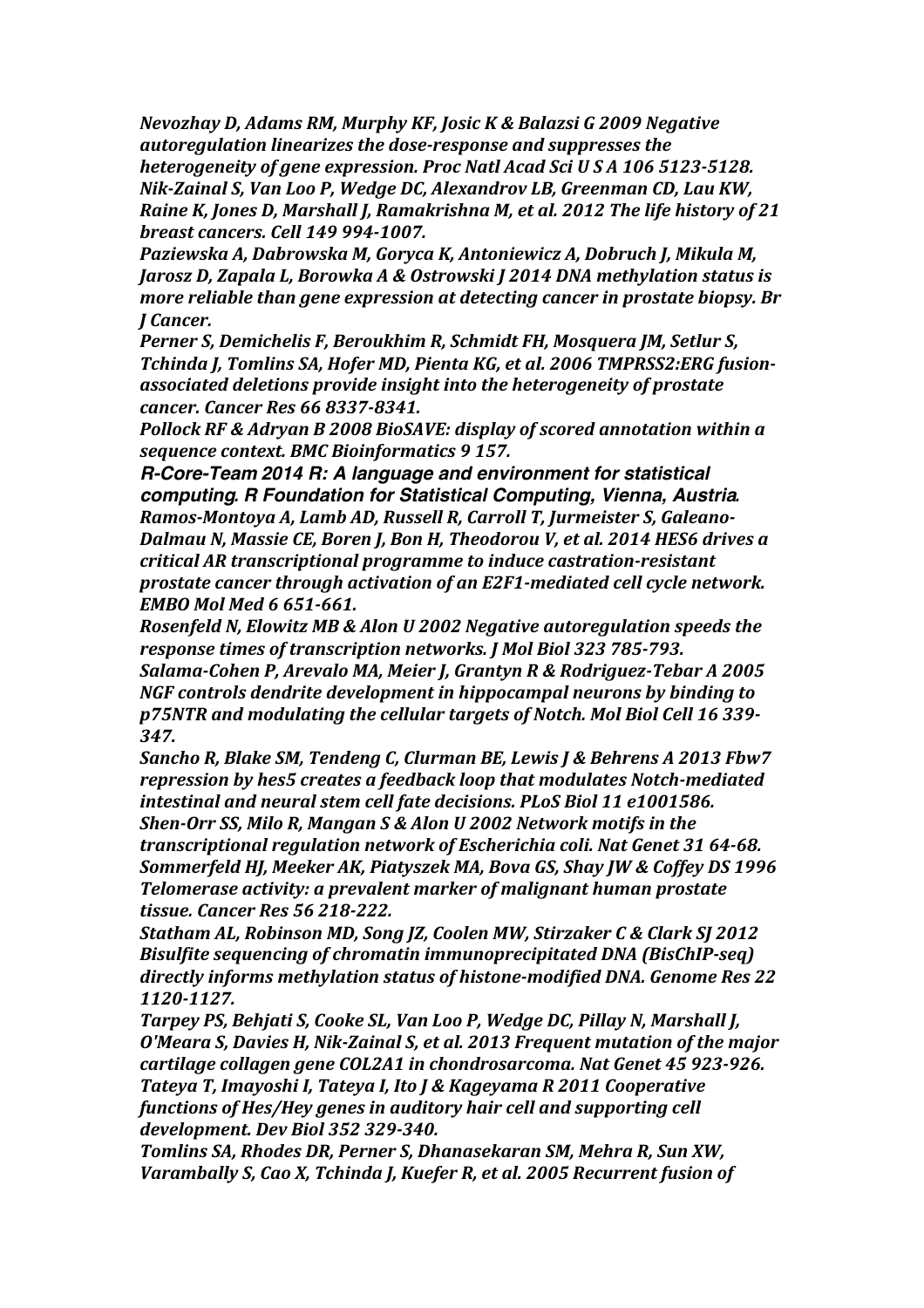**TMPRSS2** and ETS transcription factor genes in prostate cancer. Science 310 *644-648.*

**Turatsinze JV, Thomas-Chollier M, Defrance M & van Helden J 2008 Using** *RSAT* to scan genome sequences for transcription factor binding sites and *cis-regulatory modules. Nat Protoc 3 1578-1588.*

*Varley KE, Gertz J, Bowling KM, Parker SL, Reddy TE, Pauli-Behn F, Cross MK, Williams BA, Stamatoyannopoulos JA, Crawford GE, et al. 2013 Dynamic DNA methylation across diverse human cell lines and tissues. Genome Res 23 555-567.*

*Warren AY, Whitaker HC, Haynes B, Sangan T, McDuffus LA, Kay JD & Neal DE* 2013 Method for sampling tissue for research which preserves pathological data in radical prostatectomy. Prostate 73 194-202.

*Weaver JM, Ross-Innes CS, Shannon N, Lynch AG, Forshew T, Barbera M, Murtaza M, Ong CA, Lao-Sirieix P, Dunning MJ, et al. 2014 Ordering of mutations in preinvasive disease stages of esophageal carcinogenesis. Nat Genet 46 837-843.*

*Weinstein IN, Collisson EA, Mills GB, Shaw KR, Ozenberger BA, Ellrott K,* Shmulevich I, Sander C & Stuart JM 2013 The Cancer Genome Atlas Pan-*Cancer analysis project. Nat Genet 45 1113-1120.* 

*Weischenfeldt J, Simon R, Feuerbach L, Schlangen K, Weichenhan D, Minner S, Wuttig D, Warnatz HJ, Stehr H, Rausch T, et al. 2013 Integrative genomic* analyses reveal an androgen-driven somatic alteration landscape in early*onset prostate cancer. Cancer Cell 23 159-170.*

*Yan J, Enge M, Whitington T, Dave K, Liu J, Sur I, Schmierer B, Jolma A, Kivioja* **T, Taipale M, et al. 2013 Transcription factor binding in human cells occurs** in dense clusters formed around cohesin anchor sites. Cell 154 801-813.

## **Figure legends**

**Figure 1** HES5 promoter methylation is an early event in prostate tumourigenesis. (A) Representation of sections through four cancerous prostates from which multiple tumour cores (T1-T5) and adjacent benign cores  $(N1)$  were taken for methylation analysis. Regions in purple indicate histologically malignant foci and different shades of purple indicate tumour foci that appeared unconnected in 3D-sectioning. Sample keys provided are ICGC Prostate UK IDs. (B) Heatmap showing the median tumour over benign methylation changes at regions in the promoter regions of eight candidate genes. (C) Boxplots showing the methylation status at the promoter region of HES5 in the cohort of prostate tumours with multiple tissue cores, adjacent benign and blood DNA samples. Boxplots depict quartiles for probes within promoter region genomic windows, error bars denote 95% CI and data points are shown for values outside 95% CIs. (D-E) Genomic views of DNA methylation in tumour cores compared to adjacent benign tissue for (D) the HES5 gene promoter region and  $(E)$  the methylation positive control GSTP1 gene promoter. Plots show the methylation profiles from multiple tumour foci for Case-006, data are presented as  $log_2$  ratio of tumour over benign. Gene promoters and orientation are annotated at the top of each plot.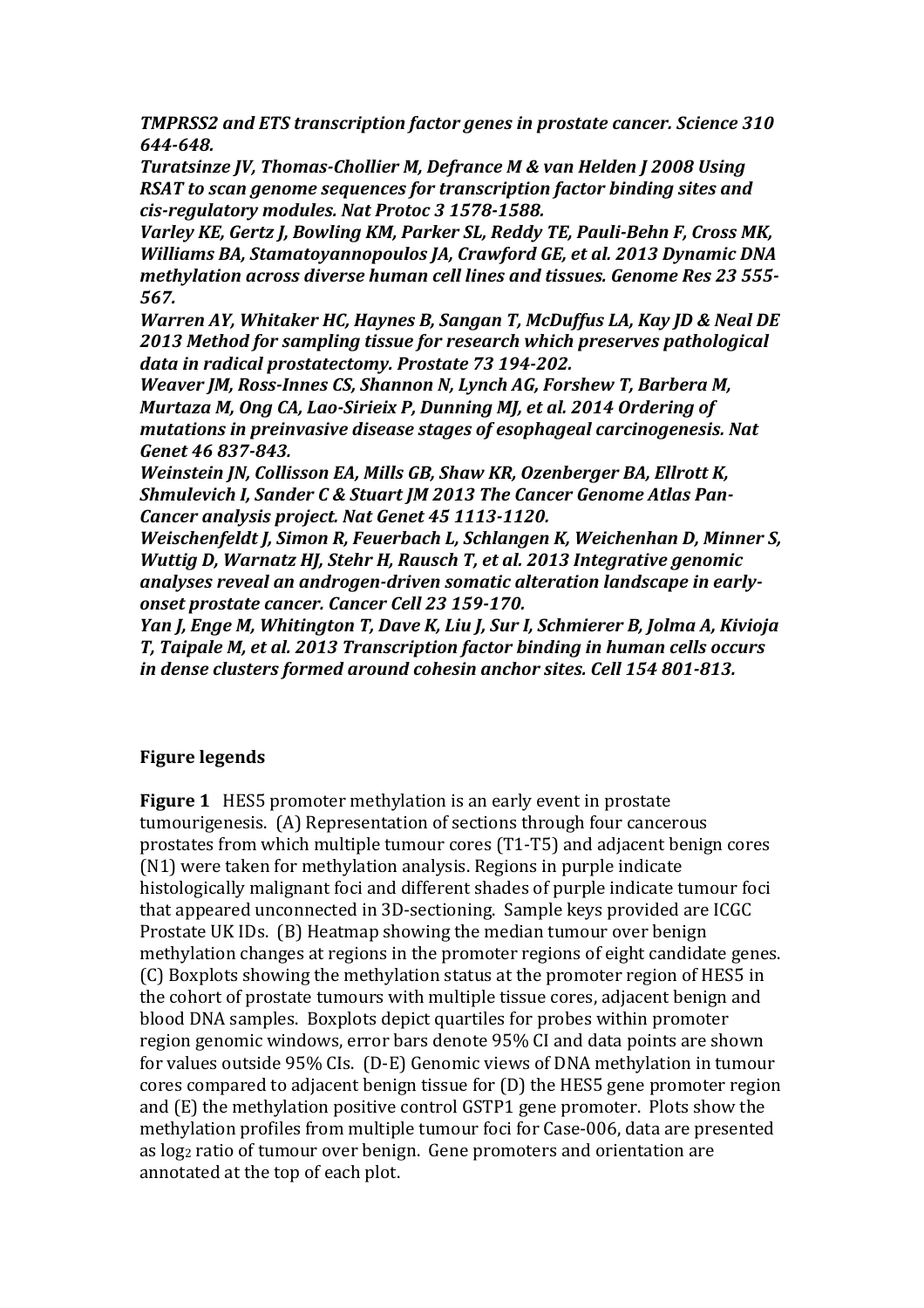**Figure 2** Validation of HES5 promoter methylation as a common event in two additional independent prostate cancer cohorts. (A) CpG methylation summary of the HES5 promoter as determined by bisulfite sequencing from a representative tumour-normal pair. Each column represents one CpG assayed  $(n=60)$ , red and blue stacked bars represent the proportion of methylated and unmethylated reads, respectively, at each CpG. Column widths are proportional to sequencing coverage (median=786x).  $(B)$  Scatter plot summary of HES5 promoter methylation for 39 tumour-normal pairs. (C) Histogram summary of significance testing for increased HES5 promoter methylation in tumour vs normal sample pairs  $(n=39 \text{ pairs from panel-C}; \text{paired Wilcox rank sum test};$  $log_2$  p-values are plotted to visualise distributions). (D) Boxplot summary of HES5 promoter methylation for 304 tumour and 49 benign prostate samples on Illumina  $450k$  arrays (TCGA data). (E) Histogram summary of significance testing for increased HES5 promoter methylation in TCGA tumour vs normal sample pairs  $(n=49 \text{ pairs from panel-E: paired Wilcox rank sum test: } -\log_2 p$ values are plotted to visualise distributions). (F) ROC curve for HES5 promoter methylation using data from bisulfite sequencing of 39 tumour normal pairs (A- $C$ ) and methylation array profiling of 49 tumour normal pairs (D-E).

**Figure 3** HES5 expression is repressed by methylation in prostate tumour cells and shows an inverse trend with HES6 expression. (A) Boxplot showing methylation status of the HES5 promoter region in LNCaP prostate cancer cells and PrEC benign prostate cells (triplicates from GSE34340 and singletons from GSE40699). (B-C) Expression of (B) HES5 and (C) HES6 in LNCaP prostate cancer cells treated with the demethylating agent 5-aza-2'-deoxycytidine (AzadC) for 24 and 48h (GSE25346). Expression presented as log2 ratios over control untreated cells.  $(D-E)$  Boxplot showing the expression of  $(D)$  HES5 and its known target (E) HES6 in a separate cohort of prostatic benign and primary tumour tissue (GSE3325). Boxplots depict quartiles, error bars denote 95% CI and data points are shown for values outside 95% CIs. (F-I) Scatter plots of gene expression from clinical prostate tumours showing the relationship between  $(F)$ HES5 and HES6, (G) HES6 and ERG, (H) HES1 and ERG, (I) HES1 and HES6 (including samples from the cohort shown in Figure 2b-c). Plots on the left show pairwise relationships between gene expression, dashed quadrant lines indicates the mid-point of expression values for each gene. Plots on the right show the relationship between the level and difference in expression for each pair of genes (using median centered values for each gene). Divergence from the dashed zero line indicates an inverse relationship, red trend lines depict loess regression.  $\Pi$ Simple models of the putative expression networks in benign prostate, prostate cancer and ERG-positive prostate cancer involving the AR, HES5, HES6, ERG and HES1. Genes are depicted by thick horizontal lines, connecting lines depict transcriptional targets of each encoded transcription factor. Connectors with arrowheads depict positively regulated targets, while connectors with flat ends depict repressed targets. Genes shown in grey depict low/no expression in a given condition. On the HES5 gene open circles depict hypomethylation and filled circles depict hypermethylation. ARGs denotes AR-regulated genes. Model drawn using BioTapestry.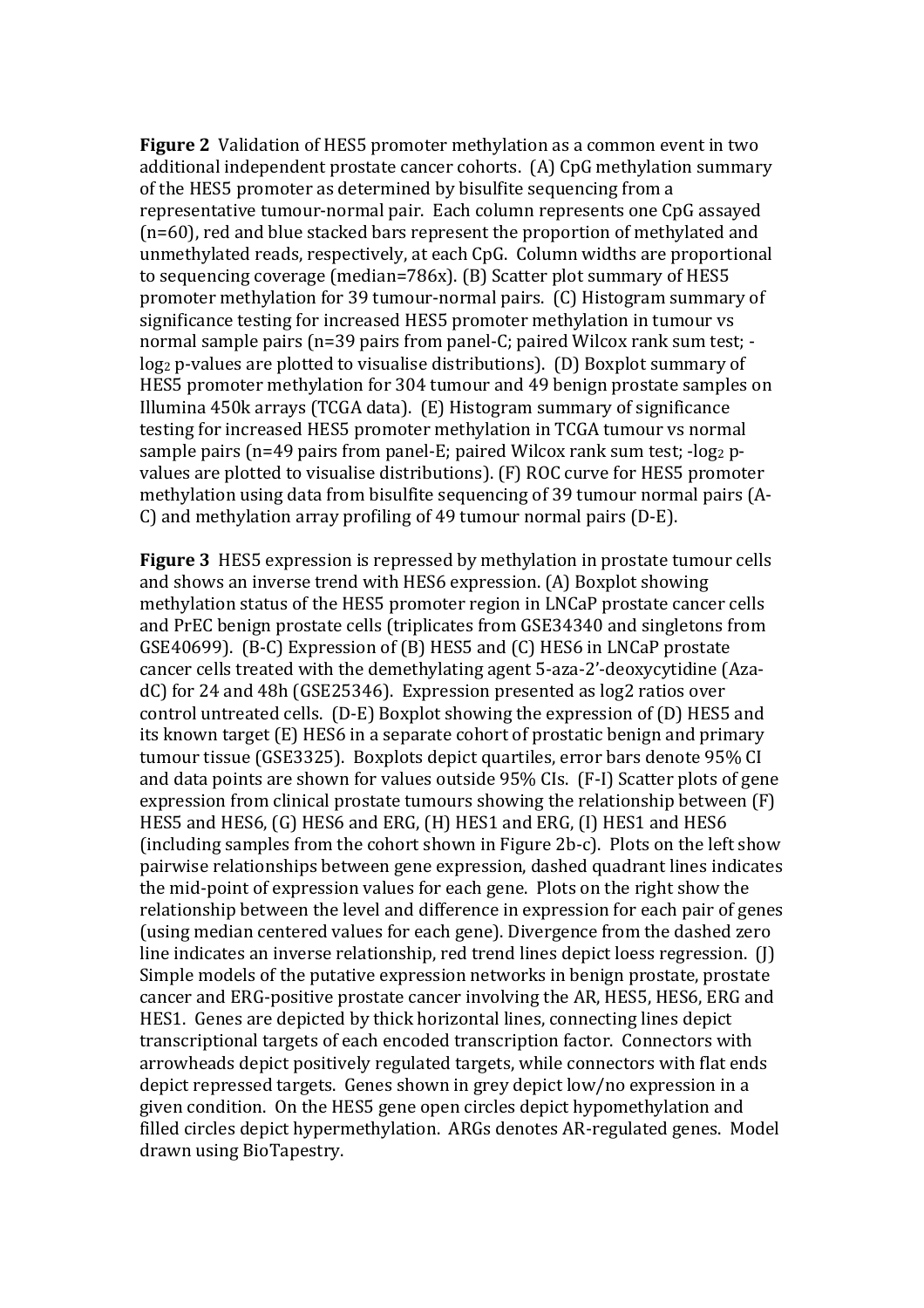**Figure 4** Detailed gene expression time-course analysis, genomic binding profiles and ERG knockdown supports an AR-ERG-HES1-HES6 transcriptional cascade. (A-C) Gene expression profiles from androgen stimulation and vehicle control time-course experiments using VCaP (ERG-positive) and LNCaP (ERGnegative) prostate cancer cells. Panels on the left show the mean centered transcript profiles (as log2 ratios / average) and panels on the right show bar plots of the expression levels (log2 intensity) for (A) TMPRSS2, (B) HES1 and (C) HES6. Error bars depict confidence intervals for each time-point measured. Vertical dashed lines correspond to the 'change-points' for gene expression in the VCaP (dark red) and LNCaP (dark blue) time-series. (D-E) Bar plots showing the androgen induced expression 'change-points' for each gene from (D) LNCaP and (E) VCaP androgen treatment time-series (values correspond to the dashed lines in panels A-C).  $(F-G)$  Genomic binding profiles for ERG, ETV1 and the AR in prostate cells at the  $(F)$  HES1 and  $(G)$  HES6 gene loci. Genomic binding sites for each transcription factor are depicted by coloured horizontal rectangles. Multiple datasets are included for AR binding profiles using the labeling scheme 'factor-sample, study' (i.e. 'AR-VCaP, Wei et al 2010' represents the binding profile of the AR in VCaP cells from the study of Wei, et al. 2010). A scale bar is shown at the top together with chromosomal locations and gene locations and orientations are indicated at the bottom of each plot. (H-I) Boxplots showing the expression of (H) ERG and (I) HES1 in VCaP cells under control or ERG knockdown conditions (GSE60771). Significance testing was performed using t-tests, p-values annotated on each plot.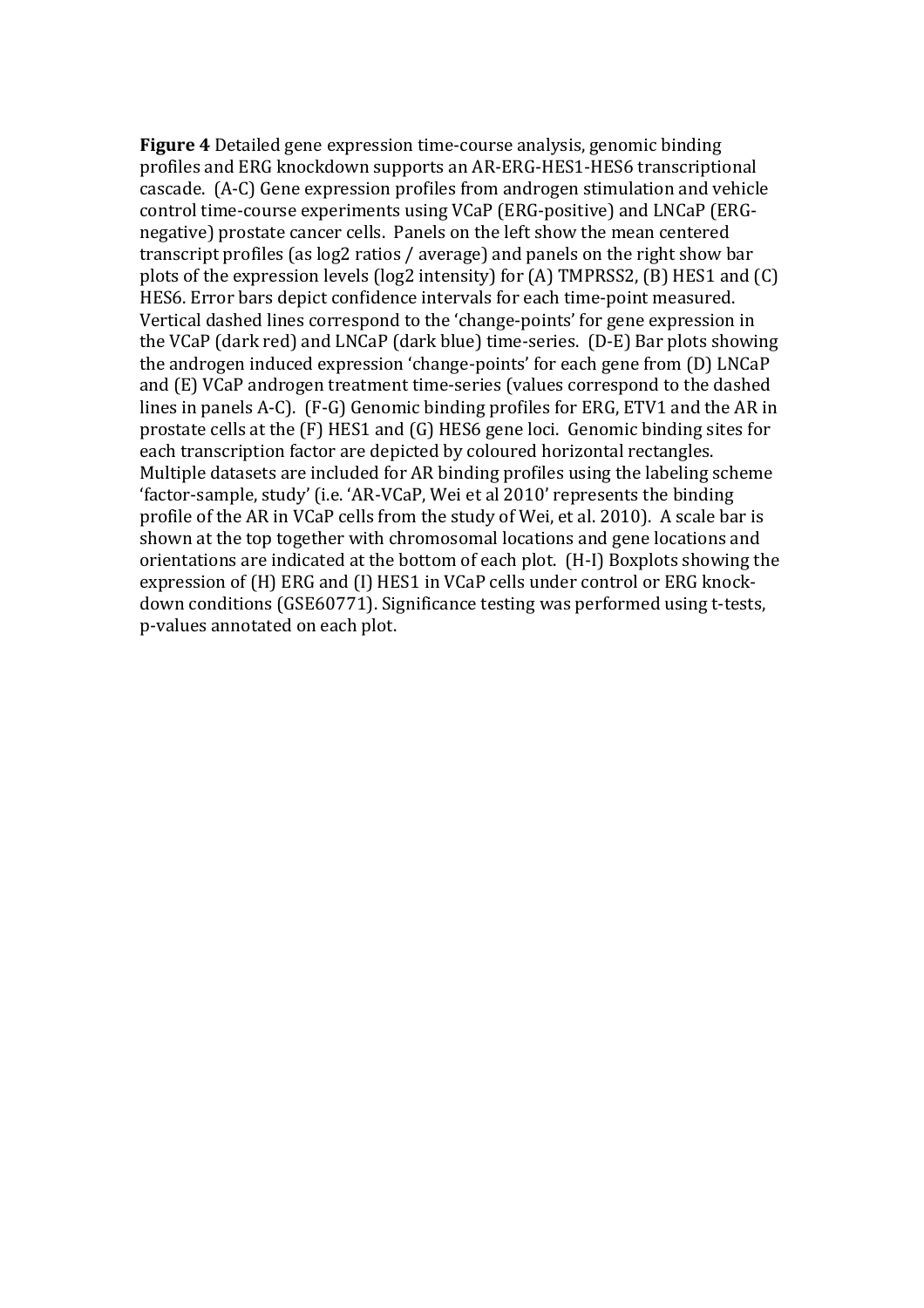

Figure 1 HES5 promoter methylation is an early event in prostate tumourigenesis. (A) Representation of sections through four cancerous prostates from which multiple tumour cores (T1-T5) and adjacent benign cores (N1) were taken for methylation analysis. Regions in purple indicate histologically malignant foci and different shades of purple indicate tumour foci which appeared unconnected in 3D-sectioning. (B) Heatmap showing the median tumour over benign methylation changes at regions in the promoter regions of eight candidate genes. (C) Boxplots showing the methylation status at the promoter region of HES5 in the cohort of prostate tumours with multiple tissue cores, adjacent benign and blood DNA samples. Boxplots depict quartiles for probes within promoter genomic windows, error bars denote 95% CI and data points are shown for values outside 95% CIs. (D-E) Genomic views of DNA methylation in tumour cores compared to adjacent benign tissue for (D) the HES5 gene promoter region and (E) the methylation positive control GSTP1 gene promoter. Plots show the methylation profiles from multiple tumour foci for Case-006, data are presented as log2 ratio of tumour over benign. Gene promoters and orientation are annotated at the top of each plot.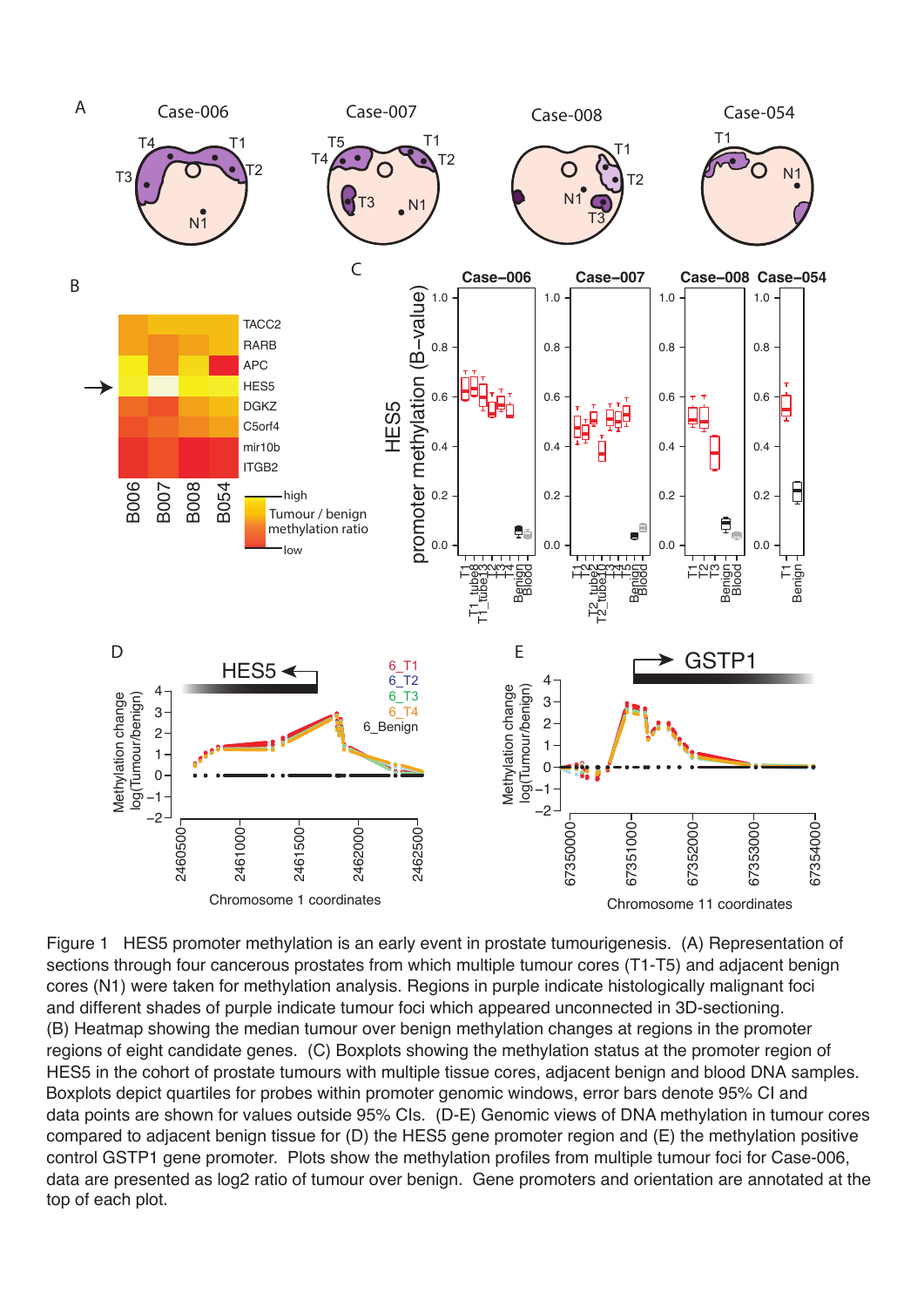

Figure 2 Validation of HES5 promoter methylation as a common event in two additional independent prostate cancer cohorts. (A) CpG methylation summary of the HES5 promoter as determined by bisulfite sequencing from a representative tumour-normal pair. Each column represents one CpG assayed (n=60), red and blue stacked bars represent the proportion of methylated and unmethylated reads, respectively, at each CpG. Column widths are proportional to sequencing coverage (median=786x). (B) Scatter plot summary of HES5 promoter methylation for 39 tumour-normal pairs. (C) Histogram summary of significance testing for increased HES5 promoter methylation in tumour vs normal sample pairs (n=39 pairs from panel-C; paired Wilcox rank sum test; -log2 p-values are plotted to visualise distributions). (D) Boxplot summary of HES5 promoter methylation for 304 tumour and 49 benign prostate samples on Illumina 450k arrays (TCGA data). (E) Histogram summary of significance testing for increased HES5 promoter methylation in TCGA tumour vs normal sample pairs (n=49 pairs from panel-E; paired Wilcox rank sum test; -log2 p-values are plotted to visualise distributions). (F) ROC curve for HES5 promoter methylation using data from bisulfite sequencing of 39 tumour normal pairs (A-C) and methylation array profiling of 49 tumour normal pairs (D-E).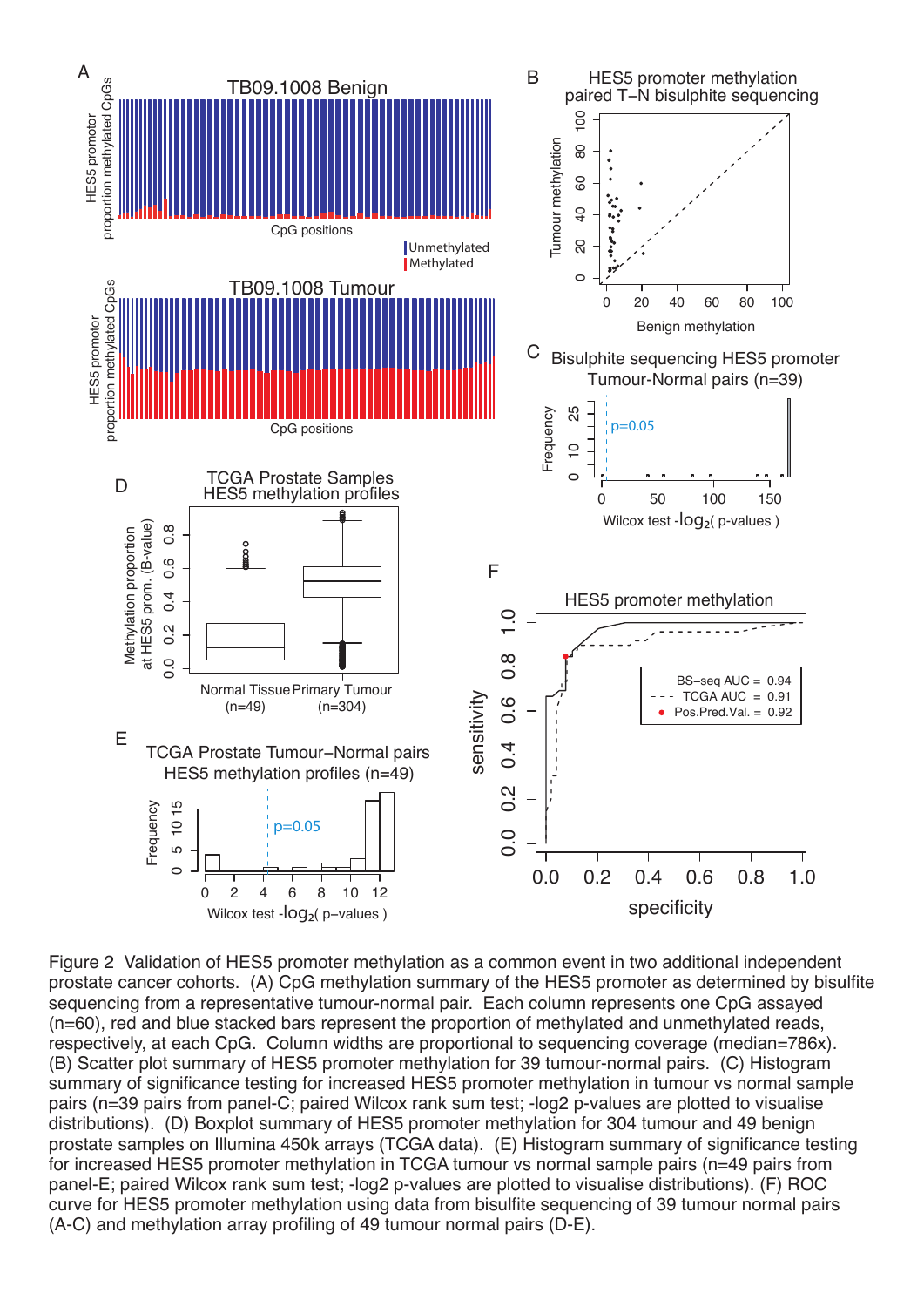

Figure 3 HES5 expression is repressed by methylation in prostate tumour cells and shows an inverse trend with HES6 expression. (A) Boxplot showing methylation status of the HES5 promoter region in LNCaP prostate cancer cells and PrEC benign prostate cells (triplicates from GSE34340 and singletons from GSE40699). (B-C) Expression of (B) HES5 and (C) HES6 in LNCaP prostate cancer cells treated with the demethylating agent 5-aza-2'-deoxycytidine (Aza-dC) for 24 and 48h (GSE25346). Expression presented as log2 ratios over control untreated cells. (D-E) Boxplot showing the expression of (D) HES5 and its known target (E) HES6 in a separate cohort of prostatic benign and primary tumour tissue (GSE3325). Boxplots depict quartiles, error bars denote 95% CI and data points are shown for values outside 95% CIs. (F-I) Scatter plots of gene expression from clinical prostate tumours showing the relationship between (F) HES5 and HES6, (G) HES6 and ERG, (H) HES1 and ERG, (I) HES1 and HES6 (including samples from the cohort shown in Figure 2b-c). Plots on the left show pairwise relationships between gene expression, dashed quadrant lines indicates the mid-point of expression values for each gene. Plots on the right show the relationship between the level and difference in expression for each pair of genes (using median centered values for each gene). Divergence from the dashed zero line indicates an inverse relationship, red trend lines depict loess regression. (J) Simple models of the putative expression networks in benign prostate, prostate cancer and ERG-positive prostate cancer involving the AR, HES5, HES6, ERG and HES1. Genes are depicted by thick horizontal lines, connecting lines depict transcriptional targets of each encoded transcription factor. Connectors with arrowheads depict positively regulated targets, while connectors with flat ends depict repressed targets. Genes shown in grey depict low/no expression in a given condition. On the HES5 gene open circles depict hypomethylation and #lled circles depict hypermethylation. ARGs denotes AR-regulated genes. Model drawn using BioTapestry.